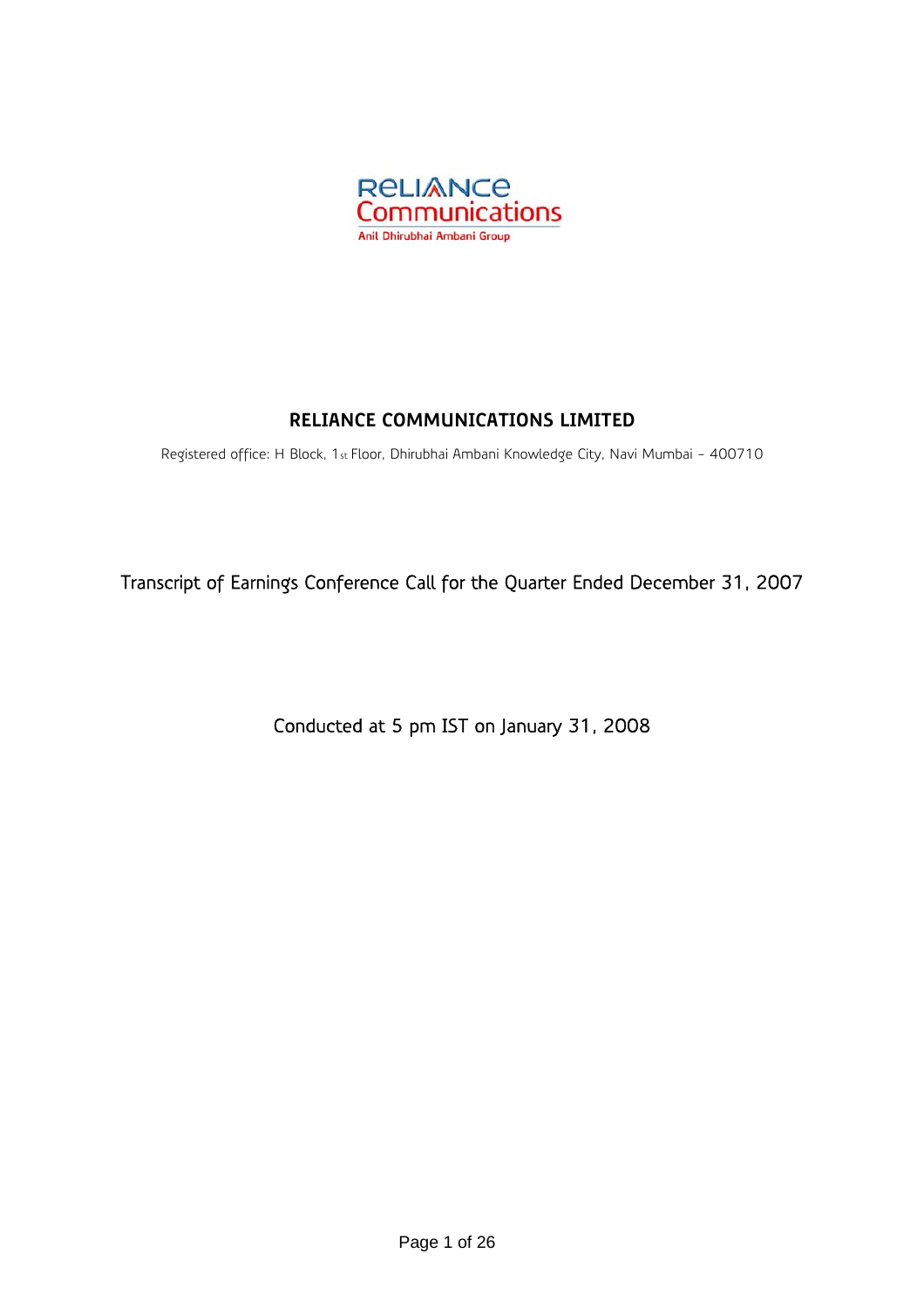# Operator:

Thank you for standing by and welcome to the Reliance Communications Global Earnings Conference Call on the Reliance audio conferencing platform. This call is hosted by UBS Securities. At this time, all participants are in listen-only mode.

There will be a presentation followed by a question-and-answer session, at which time if you wish to ask a question, please press "star", "one" on your telephone. Please be advised this conference is being recorded today.

I would like to hand the conference over to Mr. Suresh Mahadevan of UBS Securities. Over to you, sir.

# Suresh Mahadevan:

Thank you. Good morning, good afternoon or good evening ladies and gentlemen. We at UBS are pleased to host this call for the third quarter results of Reliance Communications for the fiscal year ending March 31, 08.

We would like to congratulate Reliance management on yet another quarter of strong financial and operating performance. Today, we have the entire senior management team from Reliance Communications led by the Chairman, Mr. Anil Dhirubhai Ambani, and leaders of the company's various strategic business units, Mr. S.P. Shukla, who leads the Wireless, Mr. Punit Garg, who leads the Global Data including FLAG Telecom, Mr. V.K. Aggarwal who leads the Global Voice and Mr. Prakash Bajpai who leads the Enterprise Broadband business. The call will begin with some key observations from the Chairman and Senior Management of Reliance Communications followed by a question-and-answer session.

I would like to remind you that the overview and discussions today may include certain forward-looking statements that must be viewed in conjunction with the risks that the company faces. It is now my pleasure to hand over the call to Mr. Anil Ambani. Thank you. Over to you, sir.

#### Anil Dhirubhai Ambani:

Thank you, Suresh. I welcome all of you to this earnings call to discuss Reliance Communications' financial performance for the third quarter ended December 31, 2007.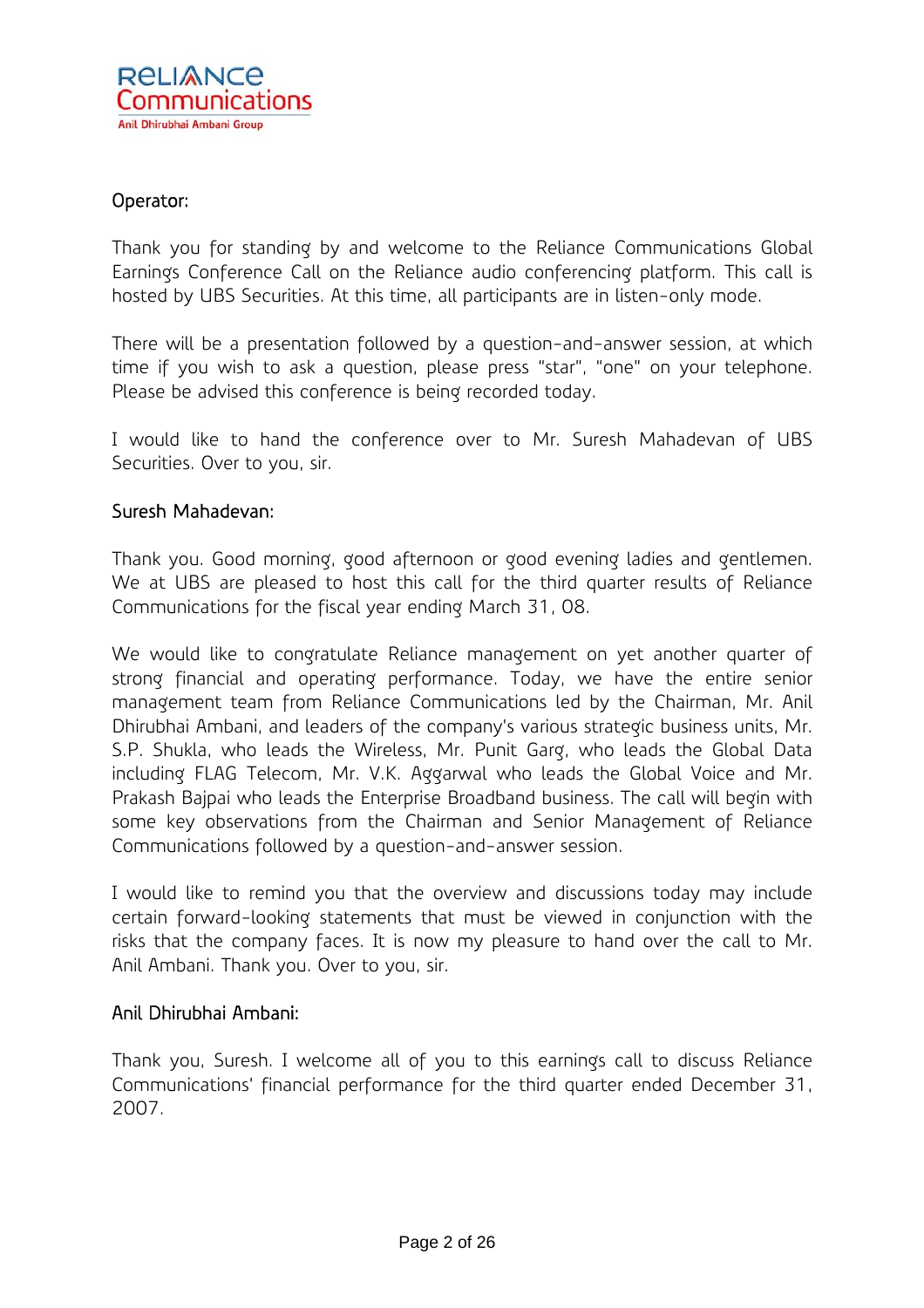I would like to start with an overview of the Indian telecom sector. India remained the fastest growing wireless market in the world with net subscriber additions consistently aggregating more than eight million for several months now. We believe that India's wireless subscriber growth is positioned to accelerate further with the impetus provided by the progressive policy framework adopted by the Government. With the removal of barriers to competition, we expect a level playing field for all operators and improving affordability of wireless services from the efficient utilization of scarce radio spectrum. We expect the social economic benefits from this change to accelerate connectivity across the country and drive India forward on the path of progress.

Apart from the growth in mobility services, we remain very, very positive about the opportunities that lie ahead in mobile value added services, long distance voice and data services, enterprise data services, consumer broadband services, and several other related businesses on a global scale.

Reliance Communications as a fully integrated and converged telecommunications service provider, is best positioned to capture growth in this wide array of businesses over the next several years.

Now I will share with you some key corporate developments that have occurred since I last interacted with all of you, three months ago.

We have received requisite approvals from the Government and the startup spectrum in 14 additional circles to rollout our nationwide GSM services. This will be in addition to our existing nationwide CDMA services.

We now expect to capture a larger market share of India's mobile subscriber additions by focusing on the entire spectrum of the addressable market. This includes both high-end customers requiring seamless global connectivity on voice, data, email, internet, as well as price sensitive first time mobile subscribers in the remotest corners of India. We will provide significant value to all our customers at every single price point.

We have been operating a dual technology network that is GSM and CDMA both, in nearly one-third of the country for the last four years where we have a net adds market share of over 30%. We have emerged as the single largest mobile operator in these circles. Now, we will be the only operator in the country to offer both CDMA and GSM services on a nationwide basis.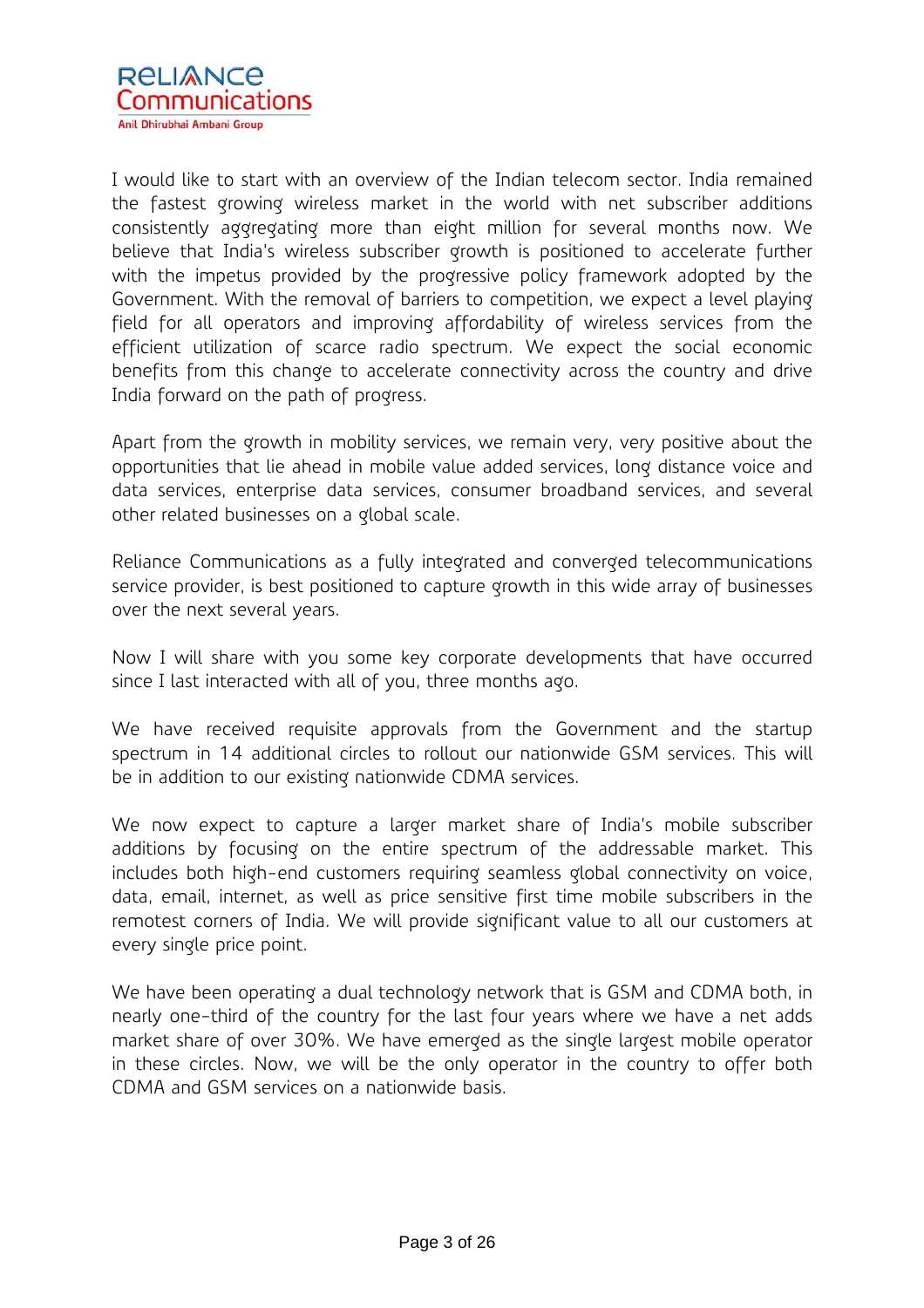

While expanding our GSM footprint, we expect to derive substantial capex and opex synergies from our existing network investments which are technology independent. These include our telecom assets such as passive infrastructure, transport network, our customer acquisition led investments including the Reliance brand and nationwide sales and distribution network as well as our customer support infrastructure including contact center facilities and all back-end IT and billing systems.

Overall, this strategy allows us to generate incremental airtime minutes at substantially lower capex and opex per subscriber. Given these advantages, we expect to sustain our margins and build unique competitive strengths in the marketplace.

Allotment of startup spectrum to Reliance Communications and to other operators is also a key positive from the perspective of our telecom tower subsidiary, Reliance Infratel that operates the largest portfolio of multi-tenancy towers in the country. These assets are supported by Reliance Communications' optic fiber connectivity spanning 100,000 route kilometers, which is more than twice that of any other private operator. Reliance Infratel will have over 36,000 multi-tenancy towers by FY2008 and over 60,000 towers by FY2009. Just for the record, our 60,000 towers, with average tenancy of three or nearly three, are equivalent to 80 to 100,000 towers of our competitors.

During the third quarter, our subsidiary FLAG Telecom received approval from the FCC for the acquisition of US based Yipes Holdings, Inc

The combination of Yipes' Enterprise Ethernet services, FLAG's private undersea cable system and Reliance's commitment to expansion and growth create a global service delivery platform with unmatched coverage and capability. FLAG is already witnessing significant acceleration in its network services and value added services portfolio apart from strong demand for capacity from telecom majors across the world. The integration of Yipes is expected to further expand FLAG's participation in the exponential growth of the digital applications and content distribution markets globally.

There are also some key developments in the soon to be launched home business comprising both Direct To Home that is DTH and IPTV. We announced that Reliance Big TV, which has the license to provide the DTH services, has become a wholly owned subsidiary of Reliance Communications. We also signed a strategic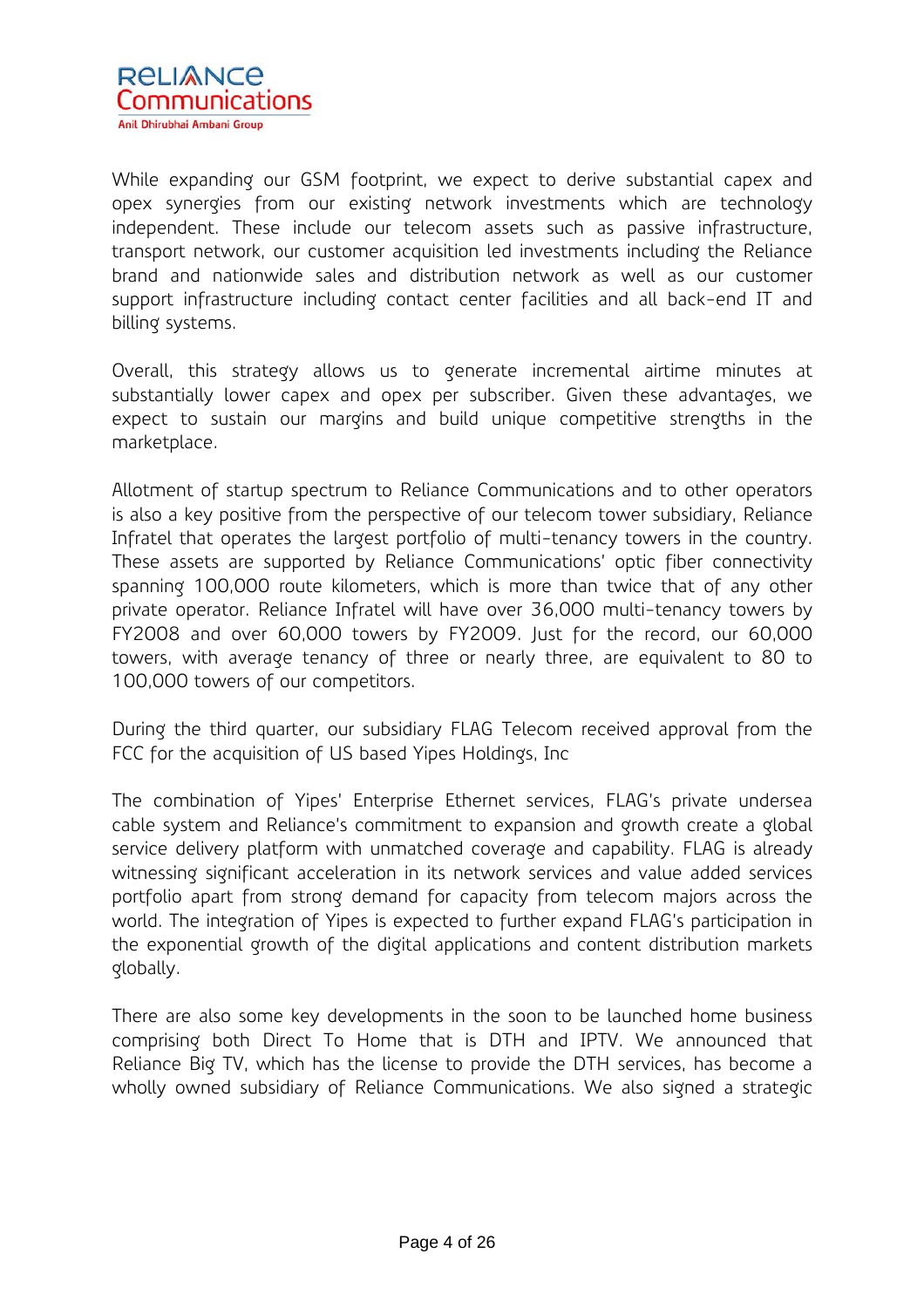

partnership with Microsoft to use Microsoft Mediaroom middleware software for our IPTV services.

Financial performance: Now I turn to our financial performance during third quarter of the current fiscal year.

Revenues increased by 30% over the corresponding quarter last year to Rs. 4,874 or US\$ 1.24 billion. Once again, our margins remained strong, expanding by over 270 basis points to more than 43% during the third quarter. We clearly remain the most profitable telecom company in the country with the enviable record of expanding our margins in each and every quarter since we started tracking these numbers, making us the youngest company globally to reach every profitability milestone. EBITDA for the quarter when compared to the corresponding quarter last year expanded by 38% to Rs. 2,106 crores or US\$ 534 million.

Our EBITDA margin on net revenue increased further to 56%. We remain amongst the top 10 global telcos on this parameter. The sustained growth in margins is even more commendable given our accelerated expansion into the heartland of the country. I reiterate that we expect to maintain our profitability benchmarks as we expand our network into rural India. We are fully focused on rationalizing the cost of every minute delivered from our network that will drive our profitable growth.

Our second quarter net profit increased by 49% to Rs. 1,373 crores or US\$ 348 million. With this rapid expansion in profit, the return on networth remains firm at 35%. This is despite the significant increase in the investments undertaken for the expansion of our business in India and internationally.

Going forward, leveraging these investments for sustained growth will expand returns and drive value for all our stakeholders.

I would like to highlight some of the key performance indicators that differentiate our business from other participants in the industry.

ARPU was at Rs. 339 per month during Q3. Reliance Communications' ARPU has declined marginally by an average of 3.5% over the last four quarters which is the lowest ARPU decline across the Indian telecom sector. Our revenue per minute of 75 paisa from wireless customers once again remains stable. With the sustained depletion of RPM seen across the industry, we have now fully closed the gap with our competitors. With ever increasing value delivered to our growing subscriber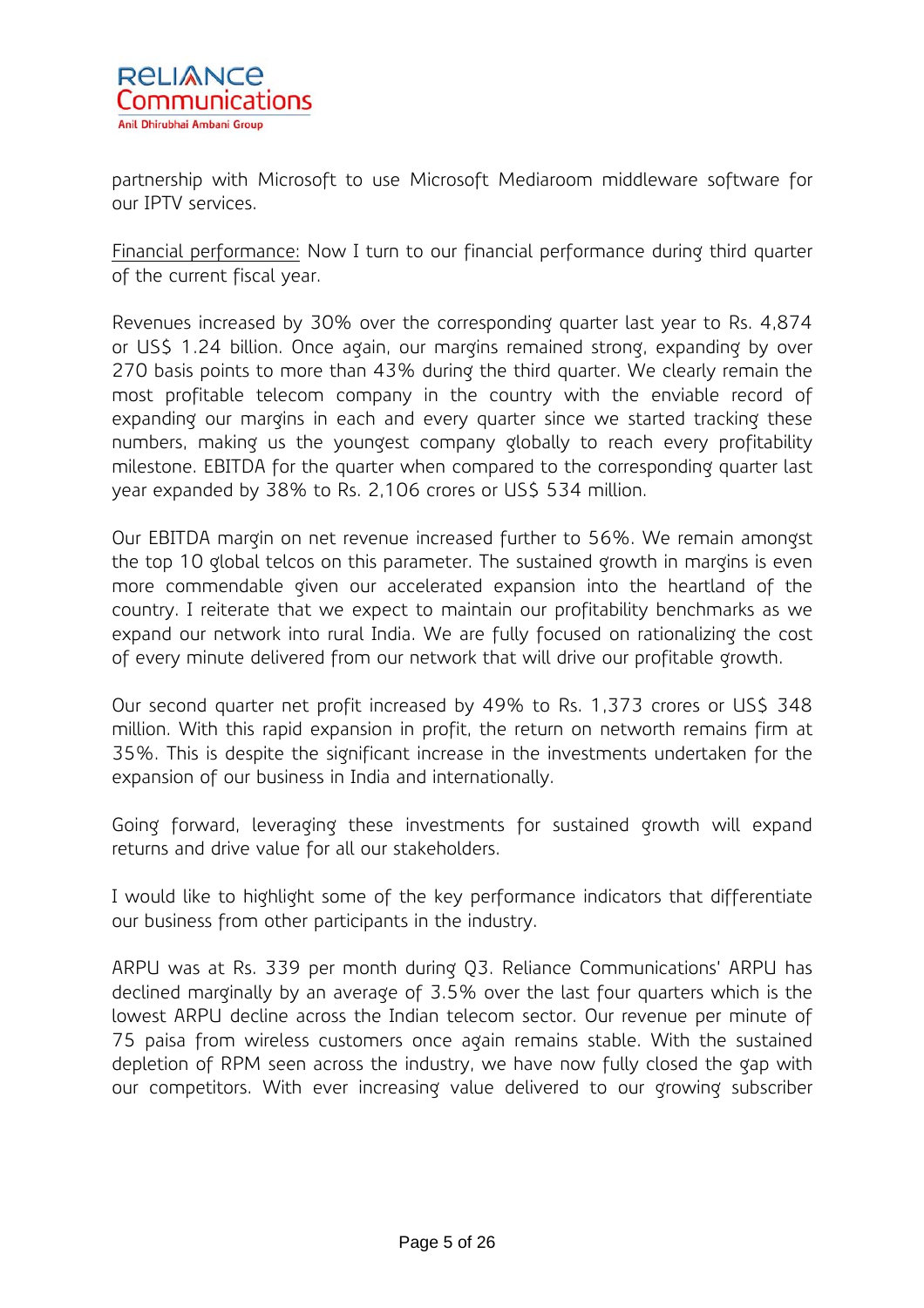

base, we are confident that we will soon emerge as the leading operator on the key parameters of both revenue and profit per minute.

I would now like to highlight a few key aspects of our balance sheet.

We invested more than Rs. 8,800 crore or over US\$ 2.2 billion in just one quarter during the third quarter. To put this in perspective, capex incurred during Q3 was far in excess of our entire capex during the previous year and more than double that incurred by any other Indian operator in any single quarter. It exemplifies the magnitude of our initiative to drive the world's largest network expansion programs both in India and Internationally.

Our total asset base today stands at almost Rs. 60,000 crore or more than US\$ 15 billion. Even after committing investment of such significance, our liquid assets of more than Rs. 11,000 crores or almost \$3 billion, growing operating cash flows and debt equity ratio of just 0.28:1 provide us with a substantial resource pool to support our aggressive growth plans.

With that I will now request my colleagues to briefly update you on the progress made by each of our businesses this quarter. I will now hand over to Mr. S P Shukla who leads our wireless business.

# S P Shukla:

Thank you, Mr. Ambani. And good morning, good afternoon and good evening to all participants on this call. Our Chairman mentioned in his opening remarks that we have received the startup spectrum to operate GSM services in 14 additional circles over and above the existing eight circles where our GSM service is already operational. This makes us the only company in India, which will provide services on both CDMA and GSM technologies on pan-India basis.

During the quarter, we added 4.6 million wireless subscribers, increasing our share of market net adds to more than 19%. Our share of net adds in six dual technology circles was consistently higher than 30% as it has been for the last several months.

Our wireless revenues during the quarter increased by 44% to Rs. 3,957 crore compared to the corresponding quarter last year. This has taken us past the key milestone of over US\$ 1 billion wireless revenues in just one quarter. During the same period, EBITDA has also shown robust increase from Rs. 10.3 billion to Rs. 15.8 billion that is US\$ 400 million, a growth of over 53%.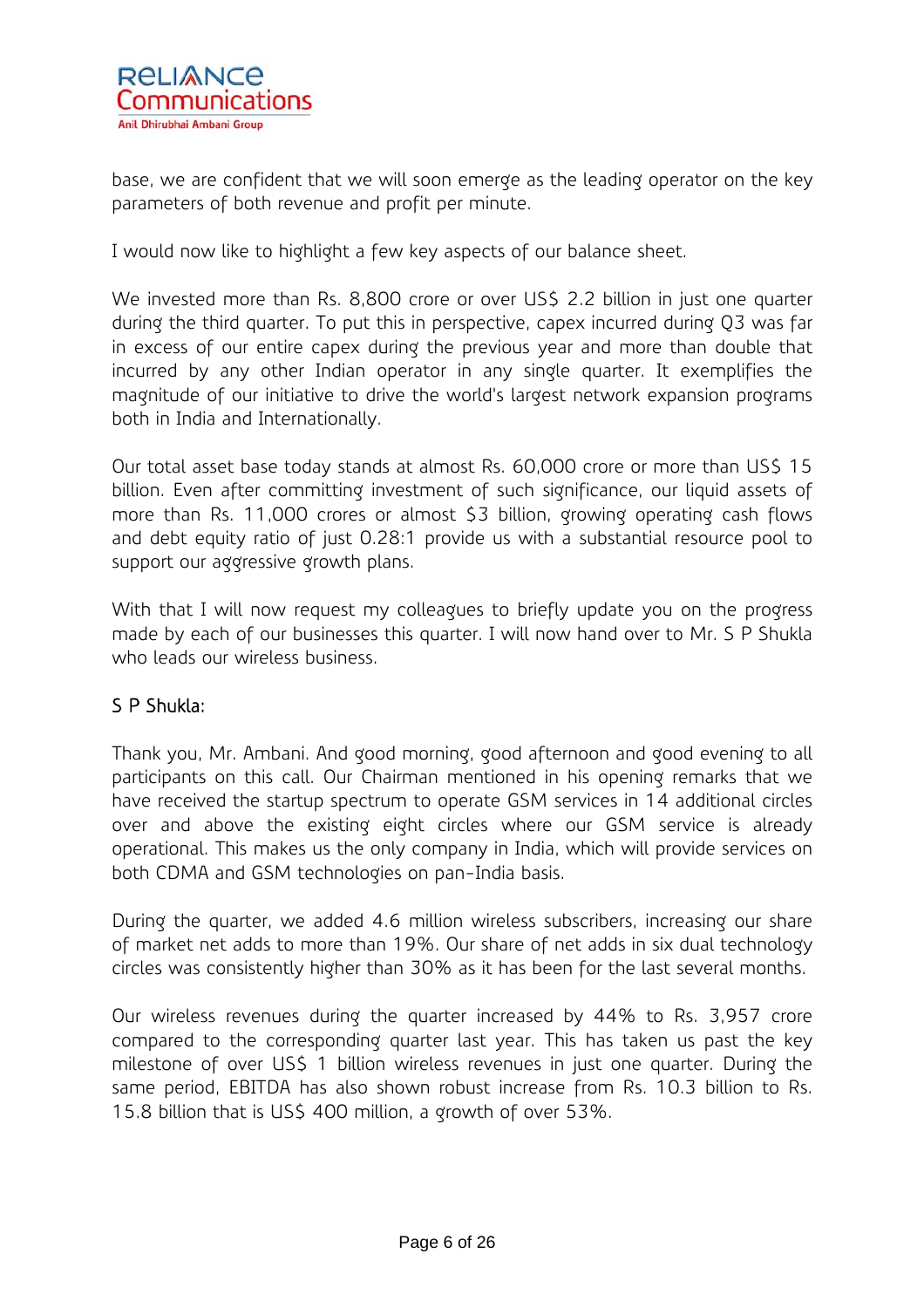

During the quarter, we strengthened our handset offerings through the launch of several new handset models at the higher end. We continued to work closely with major handset vendors to introduce new models in the open market on the CDMA platform. This has increased the choice of handsets to our customers.

For our email savvy users, we introduced Blackberry on both CDMA and GSM platforms. The product has received excellent response with a large number of existing customers quickly upgrading to the Blackberry device. Our innovation has been on the Worldberry launch which allows our CDMA subscribers to use GSM roaming all over the world with a GSM card on the same device without change of number. We are the only operator in India today offering such a unique data roaming facility to our customers making them equally at home in US, Canada, China, Europe or any part of the world.

We are more focused on the color range in our proprietary Classic brand. Reliance once again created history by launching its Classic color range at a price point of Rs. 999 which has been very well received in the market. We are confident that this will attract a large segment which needs a feature rich color handset at affordable prices.

Looking ahead, I would like to talk about two initiatives, which will lay the foundation for strong growth of our wireless business in the coming quarter. We are accelerating the expansion of our distribution network which includes growing our chain of exclusive retail outlets rapidly. This will enable us to participate more significantly in the organized retail segment. It will give impetus to subscriber acquisitions, handset upgrades as well as fresh handset sales, and superior customer service for our walk-in customers.

Our other unique initiative had been to introduce a new price point of 99 paise per minute for all local calls in the prepaid segment. This has been based on our experience that price elasticity ensures a quick ramp up in call minutes which not only offsets lower per minute tariff but also increases overall revenues.

With network expansion moving at fast pace, we are confident of providing the best service package to our customers with synergistic offerings between GSM and CDMA, mobiles and FWP, and voice and data services.

Now, I handover to my colleague, Mr. Punit Garg.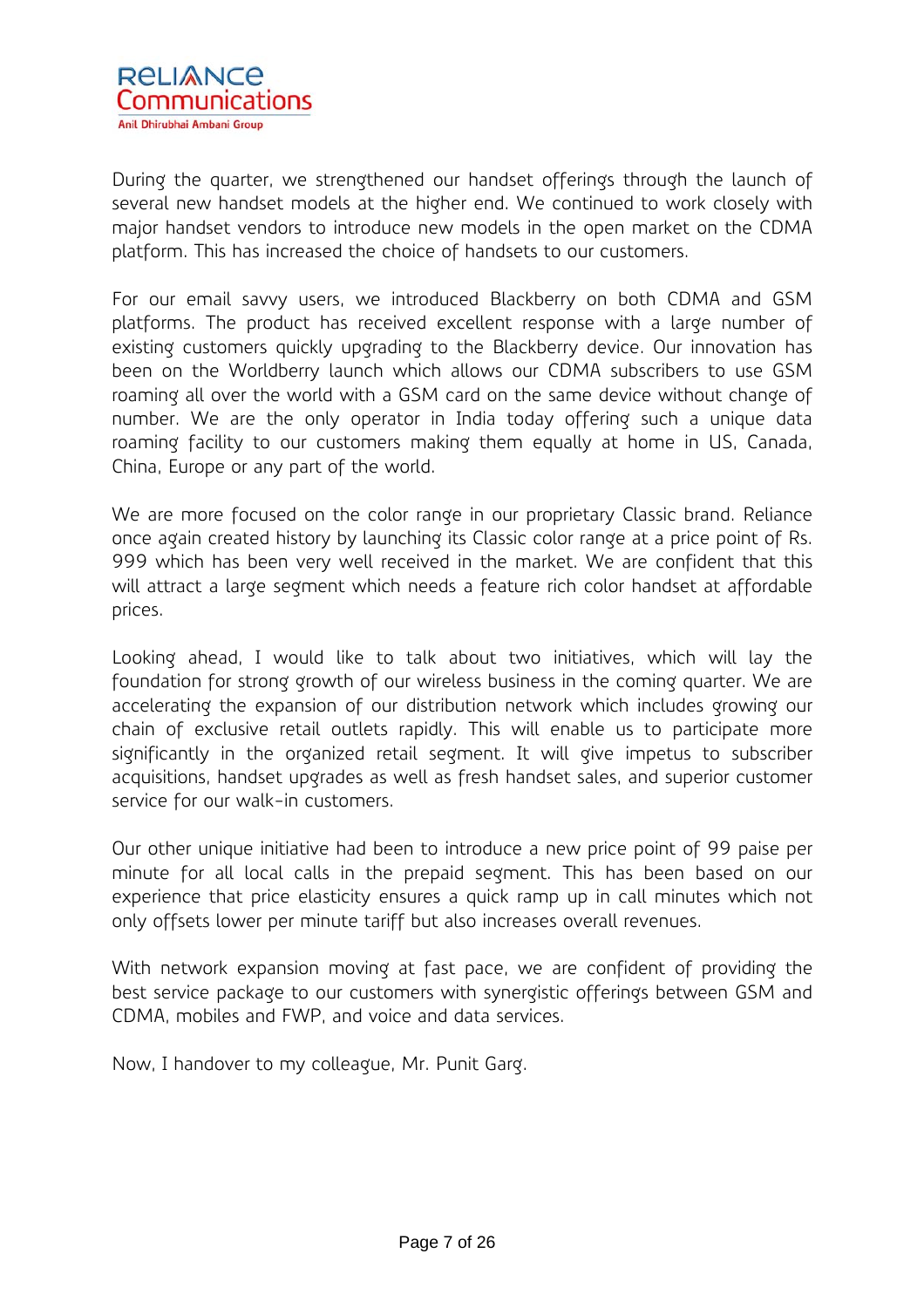

# Punit Garg:

Thank you Mr. Shukla. Greetings from the Global business. Gentlemen, I would like to provide an overview of RCOM's Global and FLAG business.

In this quarter, the total value of contracts signed was Rs. 440 crore or US\$ 112 million. This compares, with Rs. 327 crore or US\$ 82 million achieved in the last quarter. Network services that include IPLC, IP Transit, Global Ethernet and VPN as well as Value Added Services that include Managed Network Services contributed Rs. 159 crore or US\$ 40 million of the contract value in the third quarter on an annualized basis.

Capacity services contributed 62% of the annualized contract value i.e. Rs. 264 crore or US\$ 67 million in the third quarter. Major customers for capacity services during the quarter included Integrated Telecom Company of Saudi, Saudi Telecom, Verizon and France Telecom with aggregate contract value of Rs. 190 crore or US\$ 48 million.

We completed the acquisition of Yipes Holdings, Inc. We received all necessary approvals including FCC and closed the acquisition ahead of schedule. As you are aware, Global Ethernet is the preferred means of connectivity for businesses due to its 'plug and play' technology and security features.

As per market data, from Vertical Systems group, Global Ethernet is the fastest growing segment of the data services market, it is projected to climb to US\$ 30.7 billion by 2012.

Yipes is already the market leader in the fast growing, highly data security sensitive and capacity intensive, Financial and Legal industry verticals. In fact, Yipes is the #1 or #2 provider to NASDAQ, New York Stock Exchange and Chicago Mercantile Exchange in US. Yipes also has growing presence and customer base in Government and Healthcare segments.

Our objectives for 2008 with respect to Yipes are very cleared and defined.

- 1. We are rebranding Yipes' services as Reliance Globalcom for better synergy with Reliance Communications and FLAG network present today in over 40 countries.
- 2. We are in the process of integrating the management and processes with FLAG and Reliance Communications to offer a seamless platform to all of our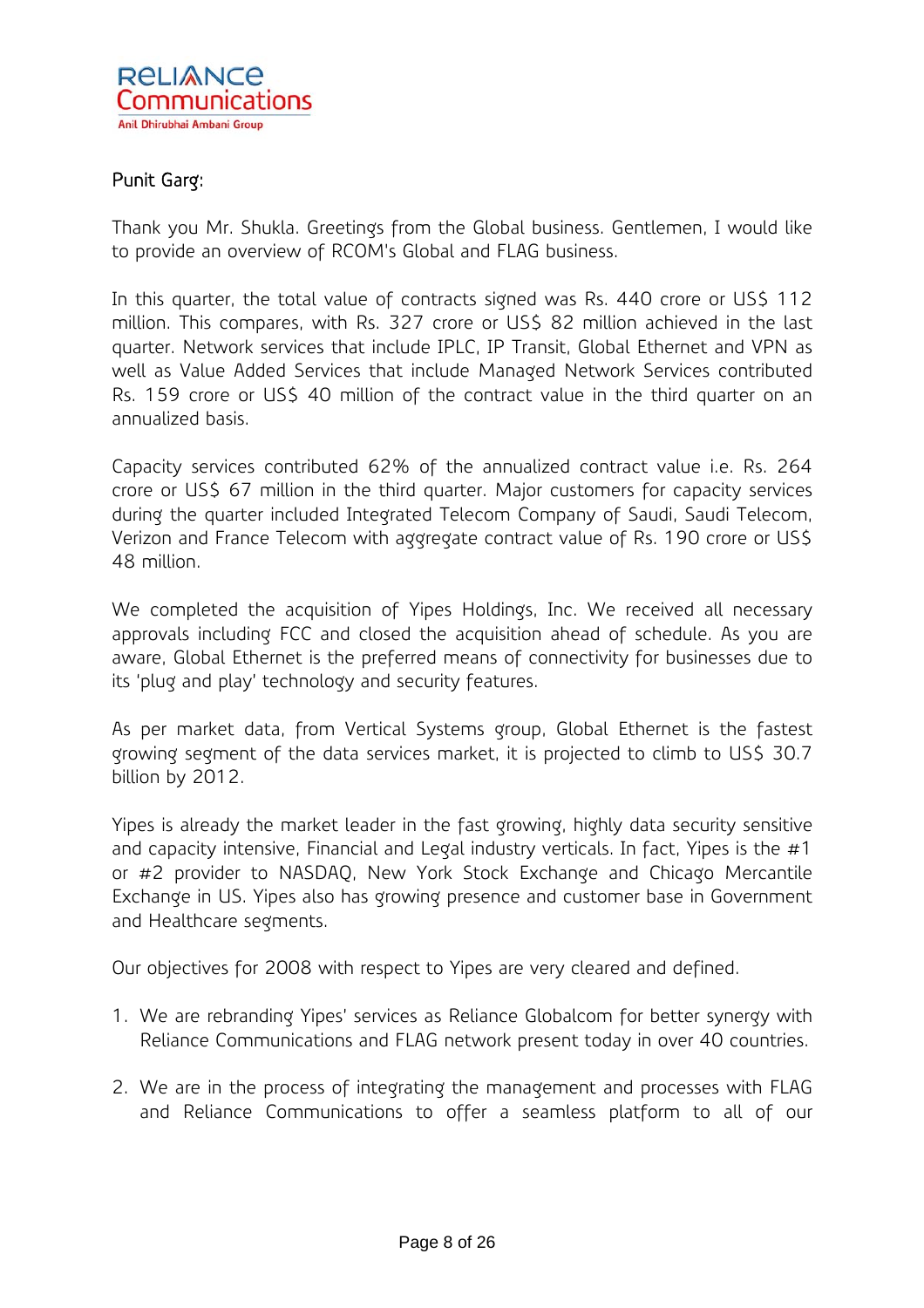

enterprise customers across the network of Yipes, FLAG and Reliance Communications in India.

- 3. Our focus would be to double the market presence in US. We are currently present in 14 metro markets and we would be growing this to 28 metro markets within US during the current year. This will address revenues of US\$ 4 billion, and if we get a pie of that, it is to your imagination…
- 4. We'll rollout Yipes' services in India, where the estimated market potential is over Rs. 4,000 crore or US\$ 1 billion by 2010. We are in the process of developing the channel partners to sell Yipes' services in the Middle East, Europe and Asia on FLAG's footprint.

We are leveraging our global connectivity and network management expertise to build our Hosting Services business as part of our Value Added Services portfolio.

We are upgrading our hosting facilities in London and Hong Kong. We are increasing the power and rack space in our London Hosting Center as well as our Hong Kong co-lo center and we would be adding over 35,000 square feet or over 700 rack space in both the data centers.

In addition, we have established a Managed Storage Services Operations Center in Mumbai. We initiated Managed Storage Space services for one customer, Glasshouse Technologies, one of the largest vendor-independent professional storage services companies providing Managed Storage directly to enterprise customers such as BP, Johnson & Johnson and several others. We will resell Glasshouse's Storage Services as part of the FLAG suite of Hosting services. Managed Storage Services is a big opportunity with estimated market size of over US\$ 30 billion.

To strengthen our Hosting services, we are planning to launch Application Delivery Network services. We've already signed a five-year agreement with Netli, which is now part of Akamai, for Application Delivery Network (ADN) services and will be the first licensee to market the Netli products in India and the Middle East. Application acceleration is again a fast growing market estimated to be at Rs. 13,000 crores, which is US\$ 3.3 billion by 2010.

During the last quarter, we awarded a turnkey contract to Alcatel Submarine Network, which is part of Alcatel-Lucent for the construction of FLAG Next Generation Network cable system between Japan and US. The NGN Pacific system,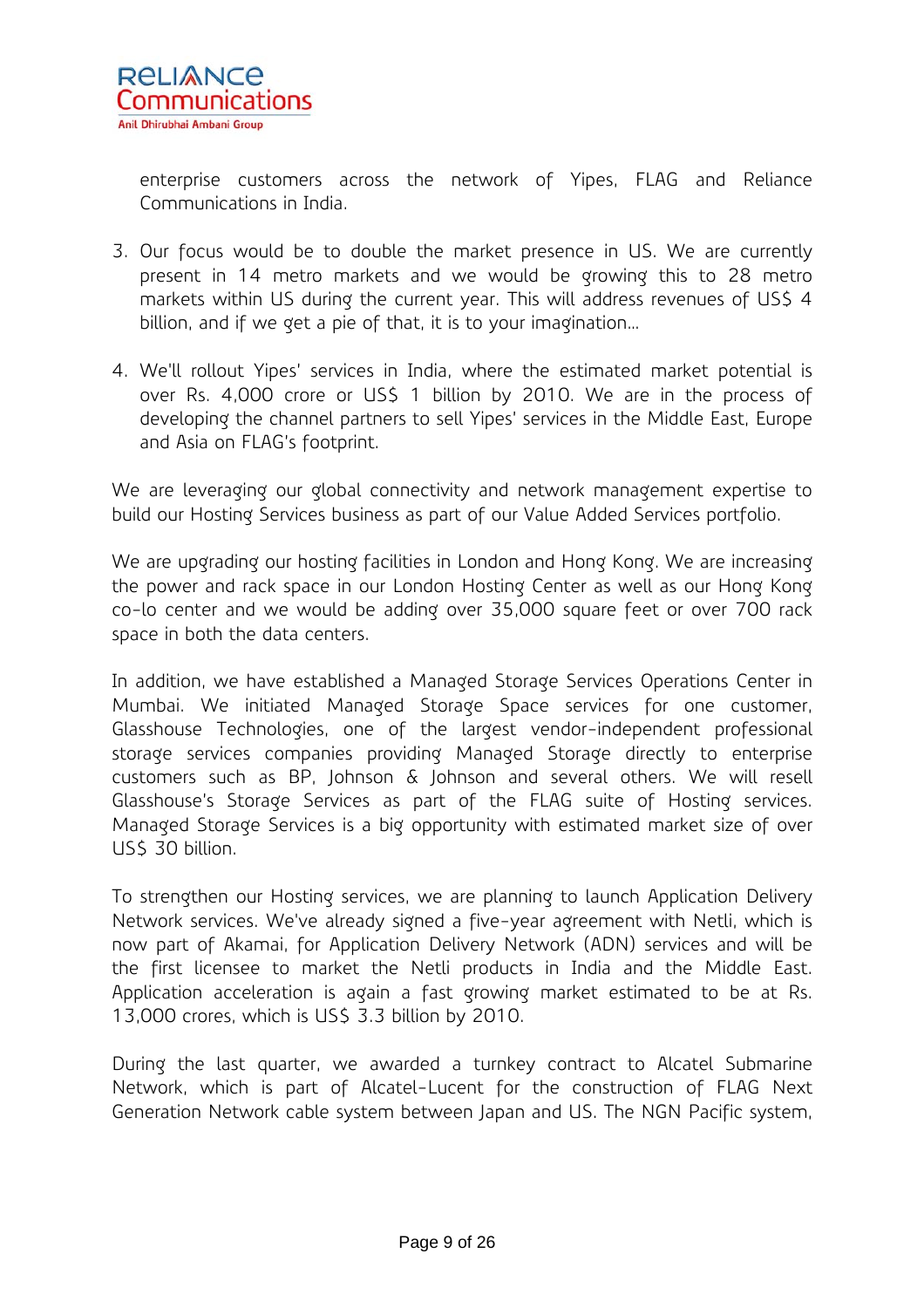

together with NGN Mediterranean and NGN Asia will form a terabit capacity loop around the globe. FLAG will be the first and only private cable system with this capability providing unmatched resilience and capacity to our customers. I believe video and content delivery will be the killer applications in the next two years and our network and services will be geared up to support the explosive growth.

We plan to fund the NGN project primarily through pre-build commitments from customers who purchase capacity on these systems. We have initiated discussions with target customers and have obtained encouraging response.

The final hearing on the VSNL arbitration wherein FLAG has filed a damage claim of US\$ 385 million, was completed between 30<sup>th</sup> October to 10<sup>th</sup> November 2007 in the Hague and we are now awaiting the final award expected by end of this quarter or beginning of next quarter.

I believe that we are well positioned to make the Global business of Reliance communications and FLAG a truly integrated service provider operating across vertical segments with unmatched global infrastructure, cost and scale efficiency.

I am sure you agree that this makes us a unique play on the exponential growth of digital applications and content distribution spanning developed and emerging markets.

Thank you. Now, I will hand over to Mr. V.K. Aggarwal.

# V.K. Aggarwal:

Thank you, Punit and hello everyone. I will give an overview of the Global Voice business.

As you know the global voice business comprising the international voice business as well as the national long distance business, both voice and data. We maintained good performance in this quarter. Despite the competition we were able to maintain our customer base and leading market share in both wholesale and retail segment.

International long distance minutes grew by 19% compared to third quarter last year, increasing to 1.7 billion during the quarter. National long distance minutes grew by 23% over third quarter last year to 5.8 billion.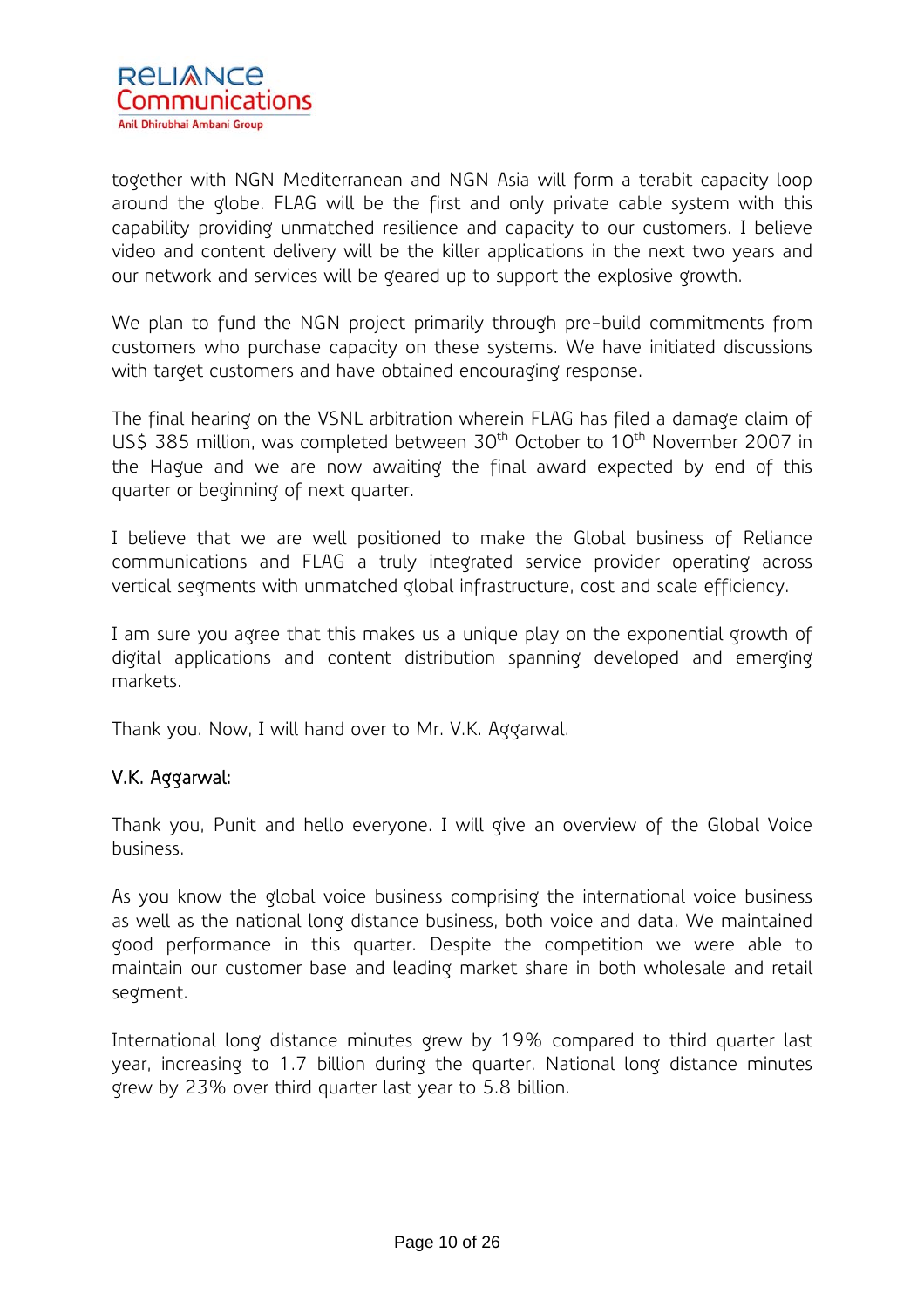

Despite the strong rupee, our international voice business delivered healthy performance with strong traffic growth in both wholesale and retail.

The Reliance India call business improved its price realizations. As you would be aware, we have a large base of international retail customers, who use our Reliance India Call and Reliance Global Call services. The customer base crossed the 1.4 million mark during the quarter. Despite growing competition, you will be happy to note that Reliance India call remains the first choice in the US for calling India with over 40% market share at retail level.

We continue to expand into new geographies and added more services to the portfolio. We have taken our services to Malaysia and will be expanding into more countries in Asia-Pacific, which have a higher community of interest with India.

We launched International Money Remittance on phone, from the US to India. We have plans to extend this unique and premium service to other geographies.

On our retail platform, we launched 'Reliance Passport Global SIM card' for international travelers from India to the US, Europe, Middle East and Africa. Our calling card offers great savings with the convenience of buying before flying.

We continue to launch new services that are higher up on the value chain to improve our revenue mix from retail and enterprise customers globally. This gives us sustained captive traffic and enables us to meet competitive challenges.

Our substantial long distance network and long standing carrier relationships are the key strengths of our business. We also have the highest number of interconnects with other networks that helps us provide good quality at competitive prices by maximizing carriage of traffic on our own domestic and international networks. In this regard, the expansion of our pan-India optic fiber network to 130,000 route kilometers is expected to further argument our capabilities.

To summarize, we will continue to expand our international retail voice business to new geographies and add more services. We will also aggressively expand the international transit business. We will increase NLD traffic carriage by focusing on new players in this segment providing us the opportunity to sell both infrastructure and bandwidth.

I would now hand over to my colleague, Mr. Prakash Bajpai.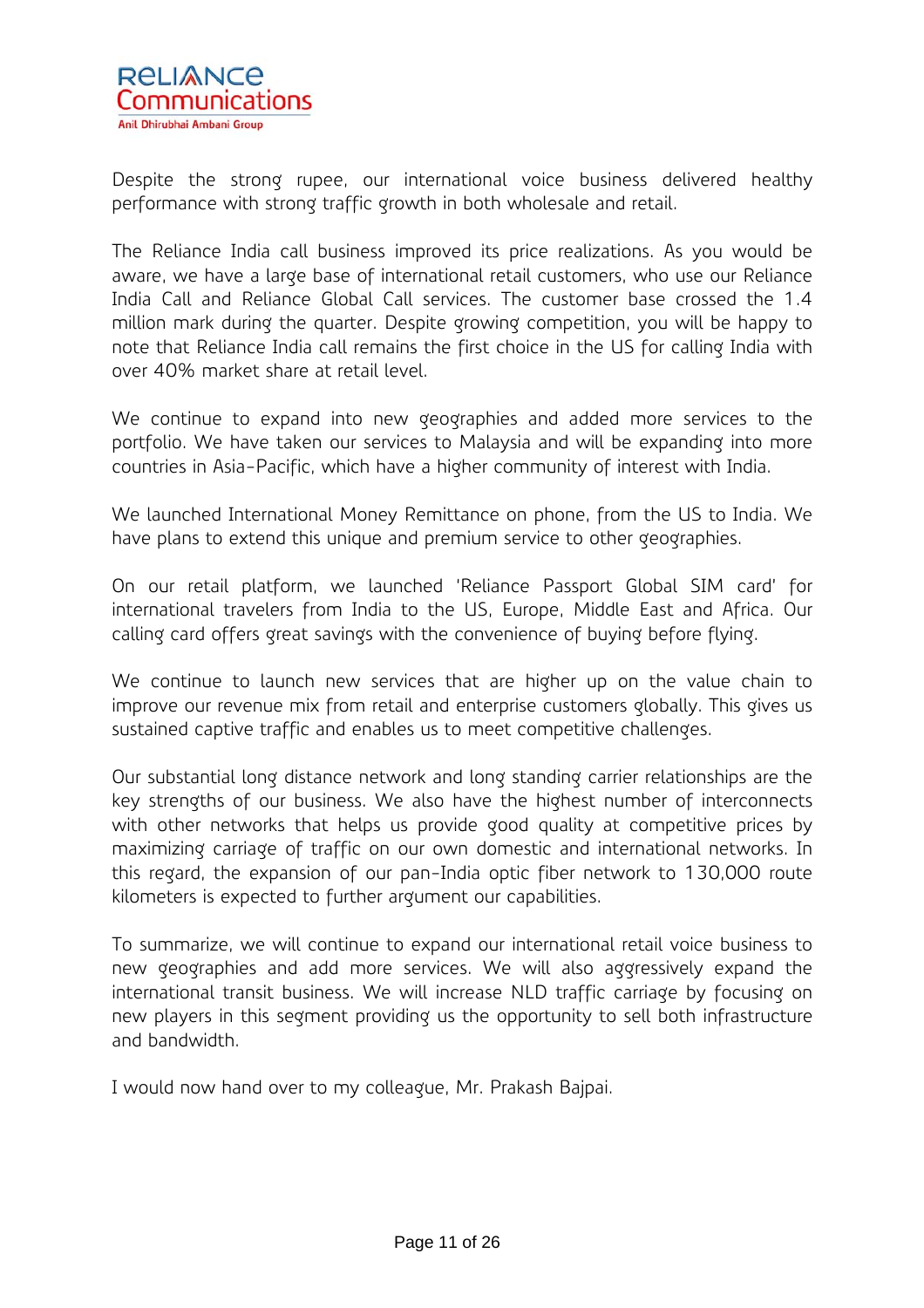

# Prakash Bajpai:

Thank you VK, and good day to all participants. Let me now briefly take you through the third quarter performance of the Broadband segment of our Enterprise business.

We maintained our position as the most preferred premier Integrated Solutions provider for top enterprises in this quarter as well. And we continued to maintain our leadership position in voice and data networking solutions and managed Internet data center products. During the quarter, we also augmented our data center capacity by adding a new 30,000 square feet data center in New Bombay.

Our order booking for the quarter reached its highest ever level of Rs. 3.8 billion or almost US\$ 100 million. In terms of number of orders, we booked over 11,200 new orders during this quarter, which is 48% more than the previous quarter. Our customers continued to strongly endorse the quality of our services, range of products and service levels. This is evident from the fact that again 39% of our new orders by value came from our existing customers.

During the quarter, we've also won a project from the Government of Madhya Pradesh for setting up 1,765 rural multimedia kiosks to provide Internet and egovernance applications to the rural masses in the State.

On our building connectivity program, in the premium residential neighborhoods we have connected 60,861 new buildings to our fiber network during the quarter, taking the cumulative connected building to 727,000 buildings. We are extending IP centric metro gigabyte per second Ethernet based last mile to all new buildings that we connect and that is to provide unique multi-play offerings to the residential segments, including high speed secure Internet, Building/Society Intercom Solutions, home Wi-Fi systems, video surveillance applications and of course, the upcoming IPTV and High Definition Television (HDTV) services, which are fully interactive real time video services.

We are now ready with our DTH platform and have commenced technical trials across the country. We will be ready to launch our services shortly.

On the IPTV front, we have finalized Microsoft as our technology partner, as announced earlier in November 2007. At present, we are also undertaking technical trials for our IPTV platform and will be ready to launch our services shortly.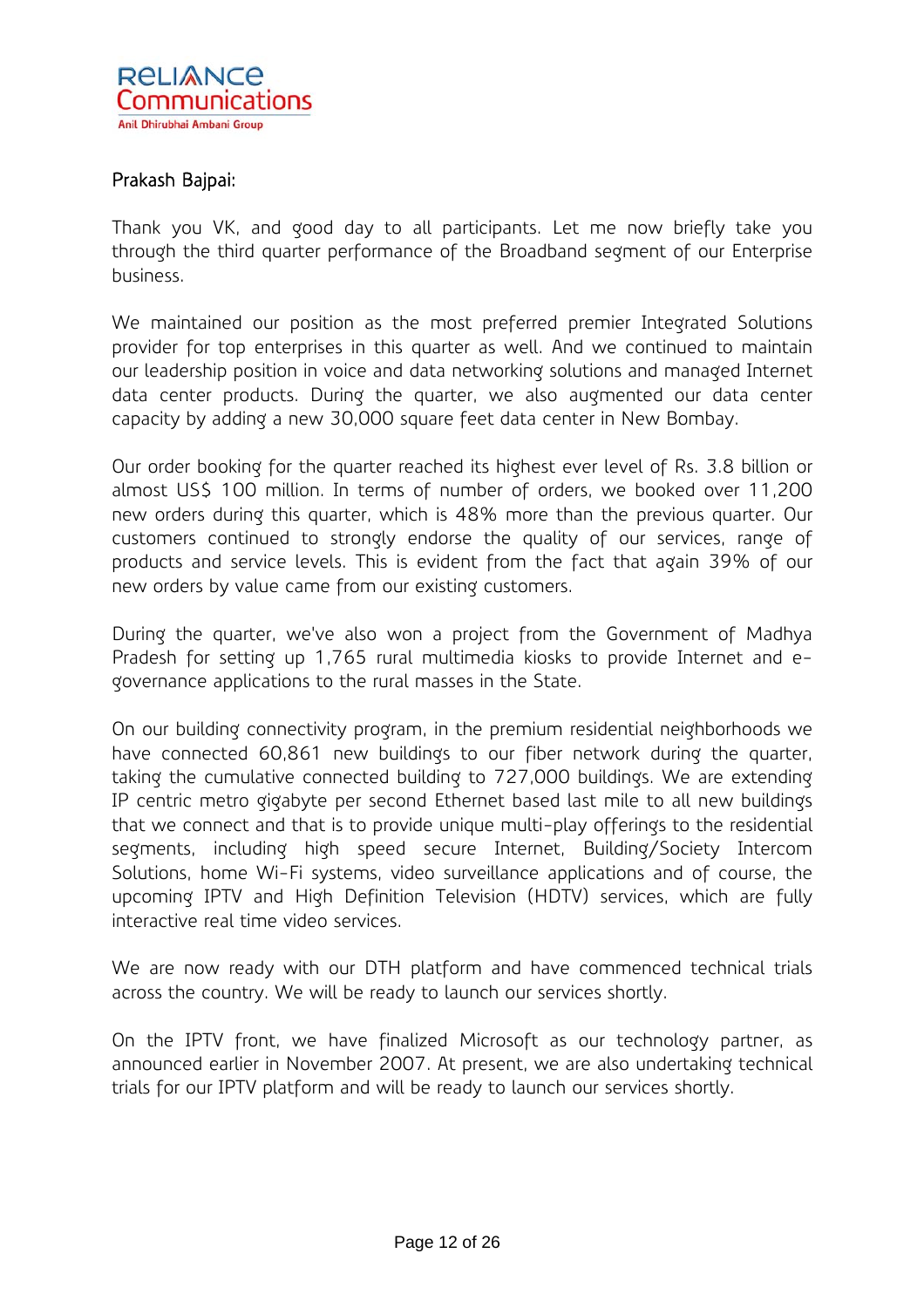

Coming now to the financial performance, revenues in the quarter grew by 44% over the corresponding quarter last year to Rs. 4.56 billion or US\$ 116 million. Our EBITDA grew by 50% to Rs. 2.24 billion or US\$ 57 million with the margins moving ever closer to the 50% mark. I will now hand over to Arvind.

# Arvind Narang:

Thanks, Prakash. We will now open the call for Q&A. As you know, time is limited and we request you to focus on key strategic and business issues. We also request each participant to ask not more than two questions and to provide an opportunity for all participants to interact with the management.

If there are detailed financial questions, I'll be happy to answer those separately and please feel free to call me or email me after the Earnings Call.

Moderator, can we take the first question, please?

#### Operator:

Certainly, sir. At this time, if you wish to ask a question, please press, "star" "one" on your telephone keypad and wait for your name to be announced. If you wish to cancel your request, please press "hash" or the "pound" key.

The first question is from Henry Cobbe from Nevsky Capital. Please go ahead, sir.

#### Henry Cobbe:

Hello. Thanks very much for the call. Henry Cobbe from Nevsky Capital. And my question addresses your statement on the tower business. You said you are targeting 60,000 towers by the end of this year, which assuming a tenancy ratio of three, you could have 180,000 base stations. In comparison Indus towers will have about 120,000 towers, and if you make the same assumption about tenancy ratio to three, means 350,000 equivalent towers. Which means that its double your size. And so my question is how would you compete against Indus towers? That's the first question. And the second question is just about the long distance business. Looking at the sequential growth rates, your combined long distance domestic and international traffic was flat quarter-on-quarter, where as one of your main competitors added some 1.3 billion minutes taking them to a 2 billion minute advantage. So that's huge, so what way do you mean that you have earned a higher market share, stable market share in the long distance traffic business?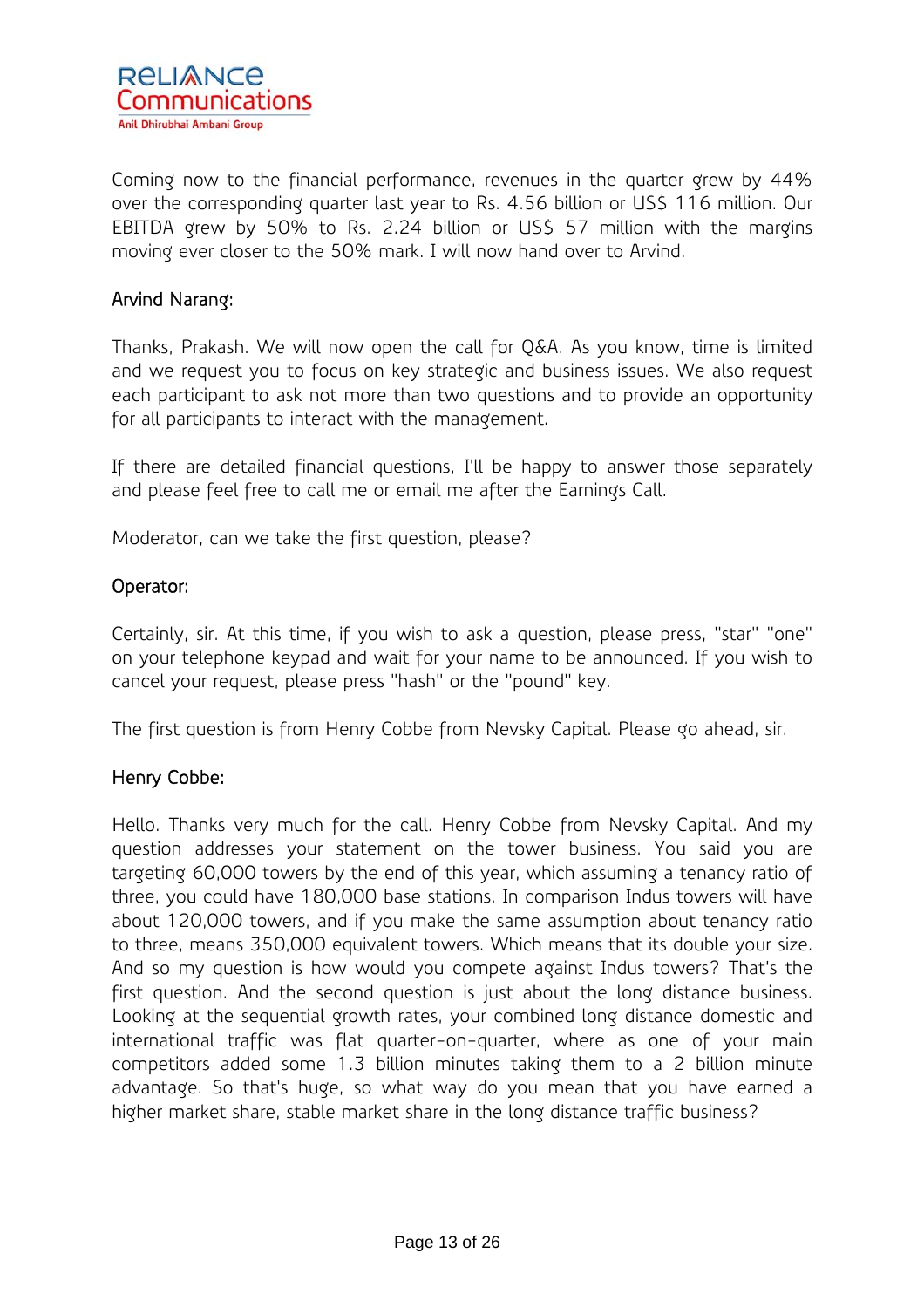

# Anil Dhirubhai Ambani:

Let me the take the question regarding Reliance Infratel. We are currently projecting that we will have in excess of 60,000 towers as of March '09. And on an equivalent basis compared to other GSM operators, this would be equivalent to over 130,000 GSM towers. We have our own business model in terms of being an integrated infrastructure provider. So we just don't provide pure tenancy alone. But we provide a whole range of other services to our customers and we will naturally serve Reliance Communications both with GSM and CDMA business. We will serve other potential new entrants who are coming into this business and with the Government announcing its intentions to move ahead with both WiMax as well as 3G, there is enough demand for the quality of infrastructure that we will provide. As far as the long distance is concerned, I'll get my colleague.

# V.K. Aggarwal:

Yes. So we said that in the long distance business that on a year-on-year basis, third quarter last year, we had a growth of about 22% on a combined basis. Your question was with respect to the previous quarter. So from the previous quarter, we had a small growth of about 4%.

#### Henry Cobbe:

Then my second question, you said you had maintained market share and given that your competitor has added 1.3 billion minutes quarter-on-quarter whereas you stayed flat, I don't understand how you maintained market share.

#### V.K. Aggarwal:

We maintained market share. What we have said is with respect to all the retail calls and international traffic.

#### Henry Cobbe:

Okay. May I ask just some more general questions. Just on how you view the timing and impact of new entrants into the markets?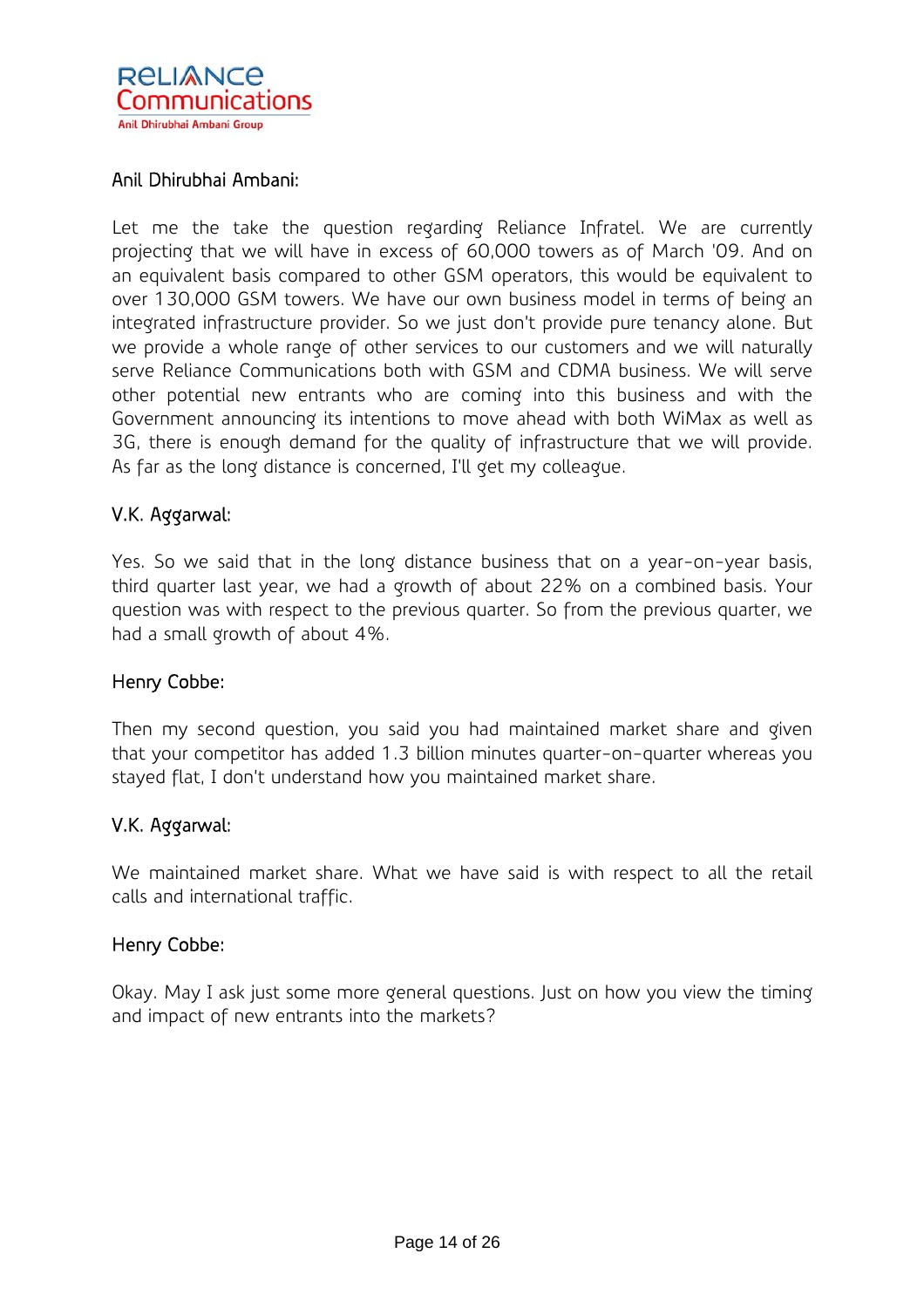

# Anil Dhirubhai Ambani:

Well, we have always embraced competition and welcomed new participants to this sector, may it be in mobile, whether it is GSM or CDMA, or it is in any range of services. We have our cost position, we have our overall competitiveness, we have our market leadership. And for Reliance Infratel, our telecom infrastructure business, it is outstanding news because there is just so much of demand for our infrastructure business that we will not be able to meet most of that demand.

## Henry Cobbe:

And lastly, are you planning to list Reliance Infratel. When?

## Anil Dhirubhai Ambani:

We have a number of options in front of us, which we are evaluating.

#### Henry Cobbe:

Thanks very much indeed.

#### Operator:

Thank you, sir. Next in line we have Mr. Sandeep Bihani from Lehman Brothers. Please go ahead sir.

#### Sandeep Bihani:

Good afternoon, gentlemen. Thank you for the call, I have two questions. First of all, on your wireless minutes of use, they are down 8%. So, while revenue per minute is impressive, I would love to hear from you what is driving this contraction and especially because you spoke about usage growth also. The second thing is, what could be your FY09 capex especially considering all the tower initiatives as well as almost a full-blown out GSM network? Thank you.

#### Anil Dhirubhai Ambani:

Thank you. Let me just take the capex issue and on our guidance. Our preliminary guidance is what I will relate to. For the year ended March '08, we had originally given a guidance of roughly US\$ 4.5 billion or Rs. 18,000 crores. Our revised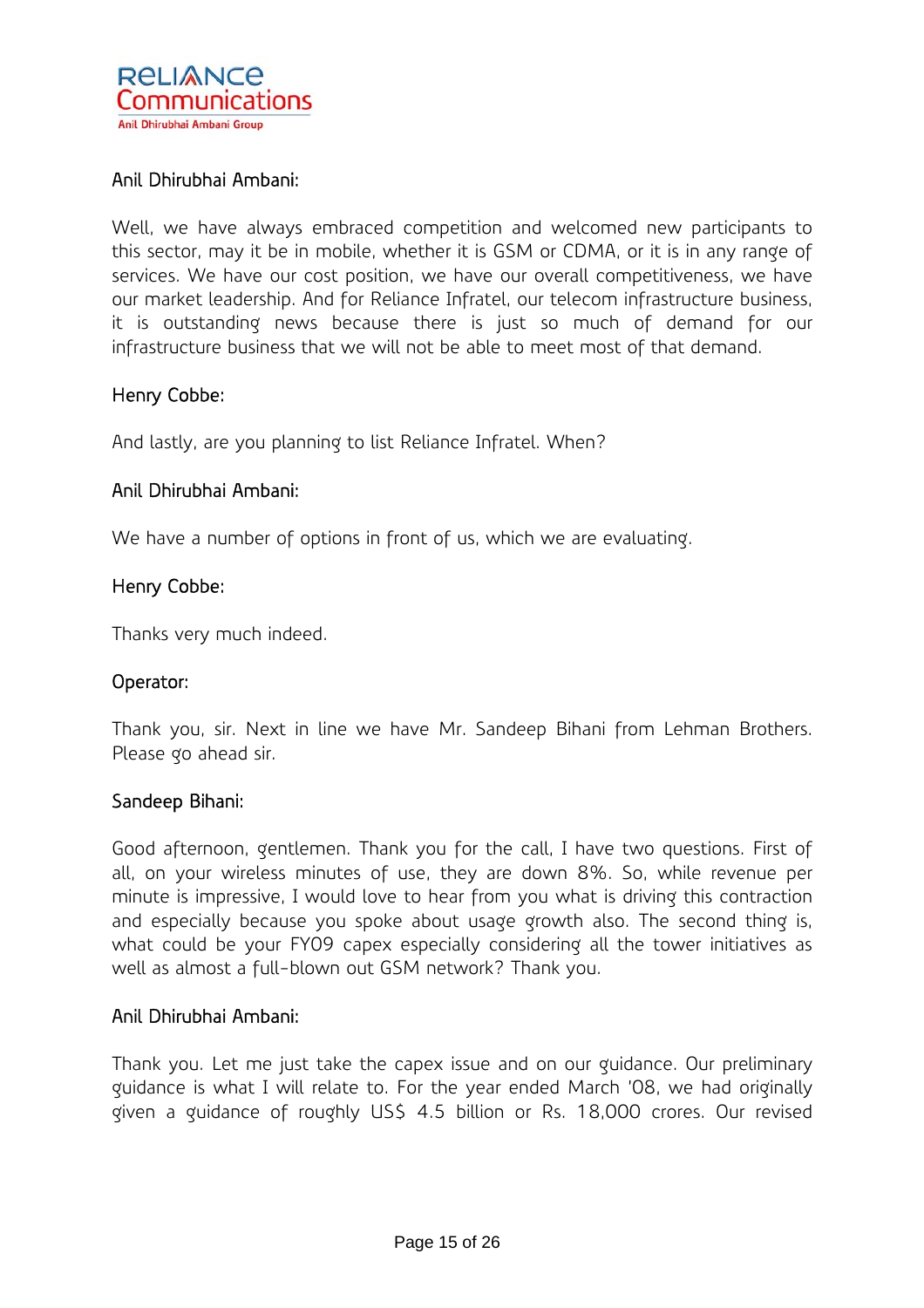

numbers as we close March '08 will be roughly US\$ 5.2 billion or roughly Rs. 21,000 crores as this includes the additional amounts in terms of the fee that we paid for our UASL license for operating both CDMA and GSM, and also the acquisition of Yipes. So, I would expect to end March '08 in the US\$ 5 billion range and our current preliminary guidance for March '09 is roughly US\$ 6 billion or roughly Rs. 24,000 crores is what we will hope to spend as we rollout nationwide GSM, as we build out our towers, as we build all the passive and active infrastructure and the entire support systems. So we are currently estimating close to US\$ 6 billion.

# S P Shukla:

And Mr. Bihani, I will come to the question about usage growth. We have had healthy usage growth in terms of overall minutes. However, when we talk about usage per subscriber, there is a slight decline, which is inline with our rebalancing of tariff plans. During last quarter, we had mentioned that we have taken a comprehensive exercise of rebalancing the tariff and acquisition plans wherein we had reduced the free minutes being offered at the time of acquisition and undertaken monetization of those minutes through offering new tariff plans, which offer attractive options to the customer. What you are seeing is a balanced effort of RPM and MOU being optimized.

#### Sandeep Bihani:

Thank you.

# Operator:

Thank you, sir. Next we have Mr. Andrew Haskins from Nomura. Please go ahead with your questions.

#### Andrew Haskins:

Hello. Good evening. This is Andrew Haskins from Nomura in Hong Kong. Two simple questions please. Firstly, can you remind us or can you give us an indication, how long you expect the national GSM rollout to last how many years? And secondly, perhaps I should notice but I don't, can you comment on the extent to which, you can share sites and infrastructure and capex between the CDMA and the GSM networks? Thank you.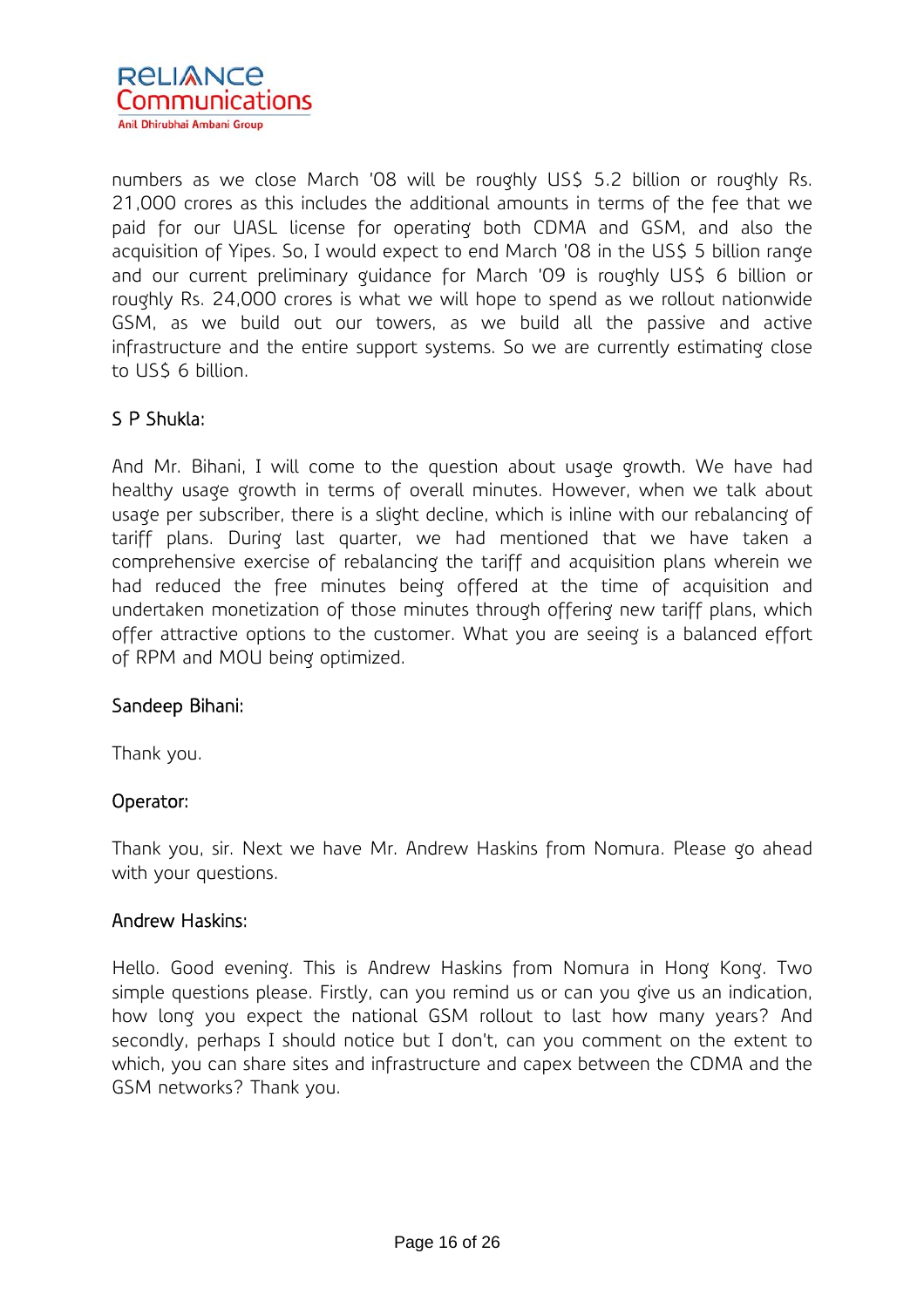

# Anil Ambani:

Absolutely, as far as, the planned nationwide rollout for GSM is concerned we will aim to start the operations in a year's time. So we don't have the luxury of time, which in your question, you said, how many years. I think we are trying to shoot for the coming financial year is when we will hope to begin the vast majority of our GSM circles. To your question on sharing infrastructure, I think our approach is, as I mentioned in my comments, to look at it as one organization, one network, one country and see that we can share. Our passive infrastructure, in terms of what we require, and in terms of the entire backend support, the IT, etcetera, of course can be shared. So all our major towers will be co-lo towers between GSM and CDMA.

## Andrew Haskins:

Thank you very much.

## Operator:

Thank you, sir. Next on line we have Mr. Himanshu Gandhi from Hansberger. Please go ahead, sir.

#### Himanshu Gandhi:

Thank you. Just a couple of questions. One, can you give any kind of the timeframe by which you would launch the 14 new circles in the GSM space and secondly, on your global business, the margin seems to have been in the 25-26% range, so any kind of guidance on what kind of margins we could see over the coming couple of years?

#### Anil Dhirubhai Ambani:

Himanshu, I just addressed the GSM rollout in a previous question, but I'll restate to you. We are hoping to begin services at the end of this year, the financial year '08- '09. And as far as, the global margins are concerned we aim to be in the 25% range across a wide range of services in the coming year.

#### Himanshu Gandhi:

Okay. And any kind of timeframe on the possible listing of FLAG and tower company?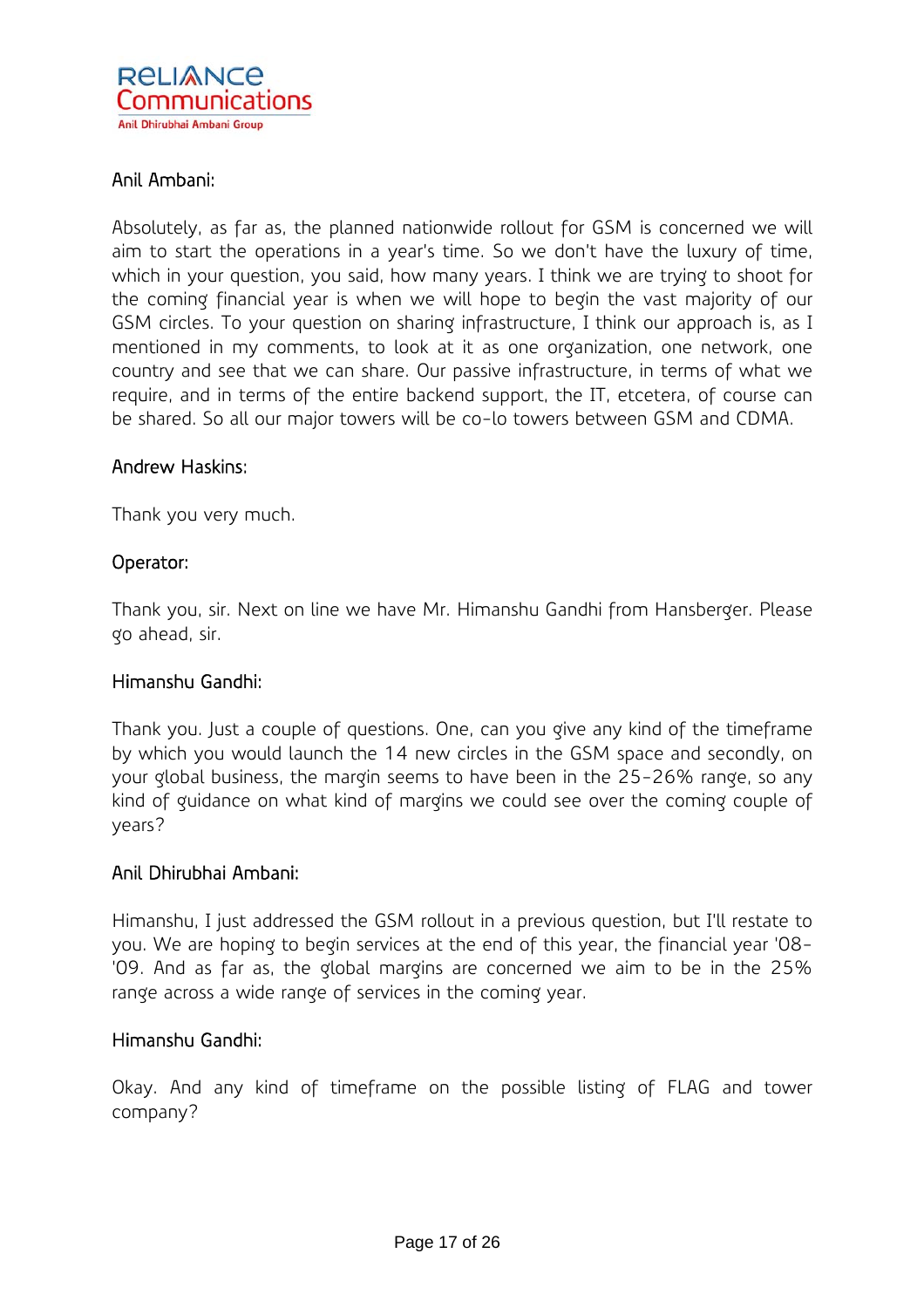

# Anil Dhirubhai Ambani:

As I said, as far as Reliance Infratel is concerned, we have a number of options in front of us which we are evaluating and I am sure as those developments take place we will keep you informed. As far as FLAG is concerned, we were wanting to integrate Yipes and conclude that acquisition. We have a very large number of investors who are interested in the FLAG Telecom business and post the completion of the Yipes acquisition and the full integration, we will take up those initiatives.

#### Himanshu Gandhi:

Okay. Thank you.

## Operator:

Thank you, sir. Next on line we have Mr. Deepak Kumar from Networth Stock Broking. Please go ahead, sir.

## Deepak Kumar:

Yes. Hello, sir. Good evening. Congratulations for the good set of numbers. Sir, I just want to know about IP-VPN connectivity going forward or wireless connectivity?

#### Prakash Bajpai:

Can you repeat the question please?

#### Deepak Kumar:

IP-VPN connectivity, IP-VPN segment. So going forward, what is your plan of action like how many cities you are looking at or what is the capex involved in that? And what is the model you are going to implement in that?

#### Prakash Bajpai:

Okay. IP-VPN expansion is part of the long distance network which is built and we already explained that there is over 100,000 route kilometers of fiber which is available.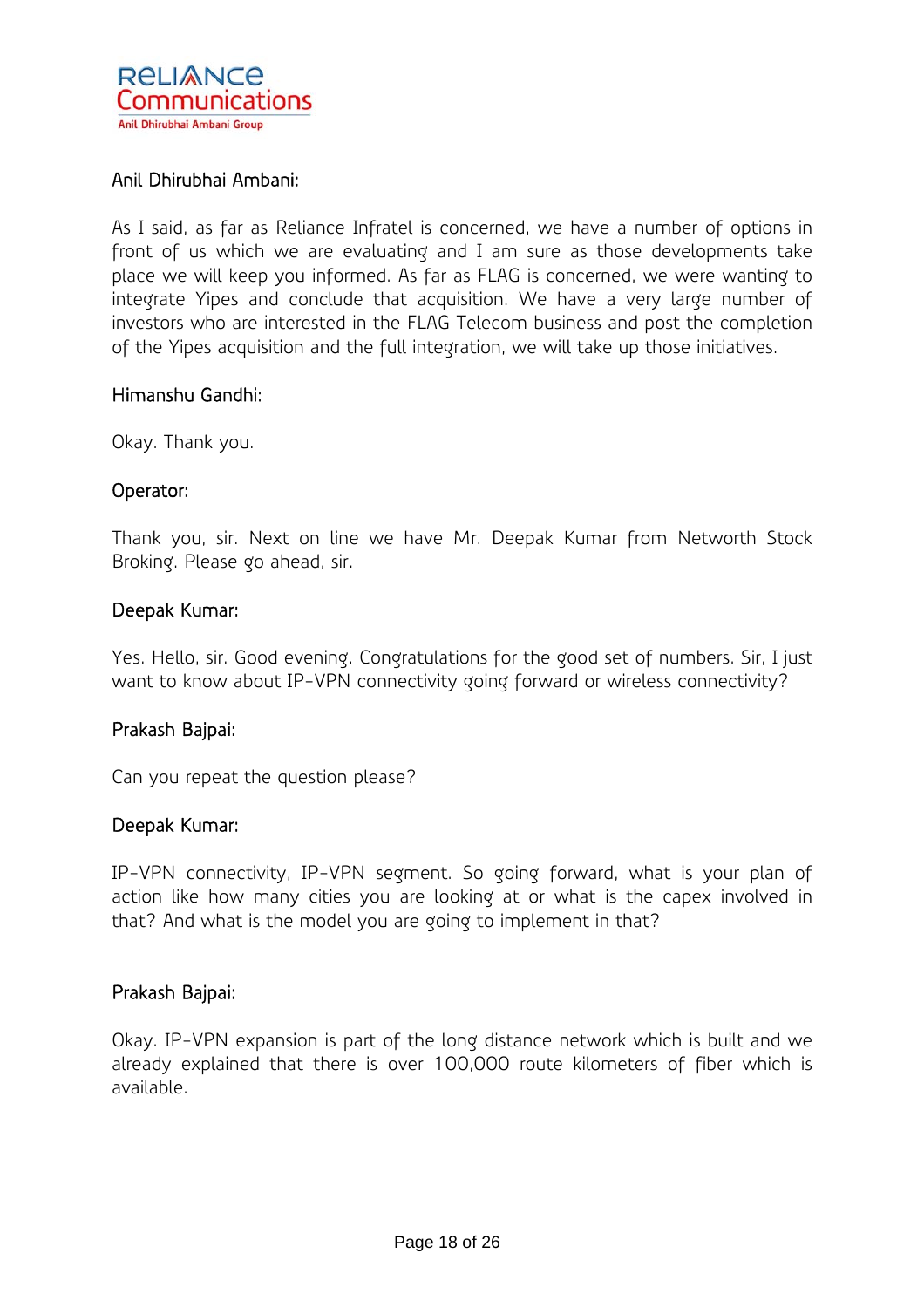

# Deepak Kumar:

Okay.

## Prakash Bajpai:

And there is additional IP base that you build on top of that to create the IP-VPN services. We already have the largest MPLS VPN build in the country. And with that we are able to offer our VPN services in any part of the country.

#### Deepak Kumar:

Okay. Okay, sir. Fine. Thanks a lot.

## Operator:

Thank you, sir. Next we have Mr. Rahul Singh from Citigroup. Please go ahead, sir.

## Rahul Singh:

Yeah. Good afternoon, everyone. I just had one follow up question on the capex. Firstly on the US\$ 5.2 billion this year, what would be the proportion of capex on the towers? And also of the US\$ 6 billion next year, if you can just outline what would be for the active portion of network capex in GSM and on towers?

#### Anil Dhirubhai Ambani:

Okay. We are currently projecting for Reliance Infratel, which will be the passive infrastructure, about US\$ 2 billion or roughly 8,000 crores. On the active infrastructure side, which is only electronics on GSM, we are currently projecting Rs. 5,000 crores or roughly US\$ 1.3 billion.

#### Rahul Singh:

Okay, Just one quick follow-up. That will still leave about US\$ 2.7 billion out of 6, so would that mean that CDMA investments will continue for sometime?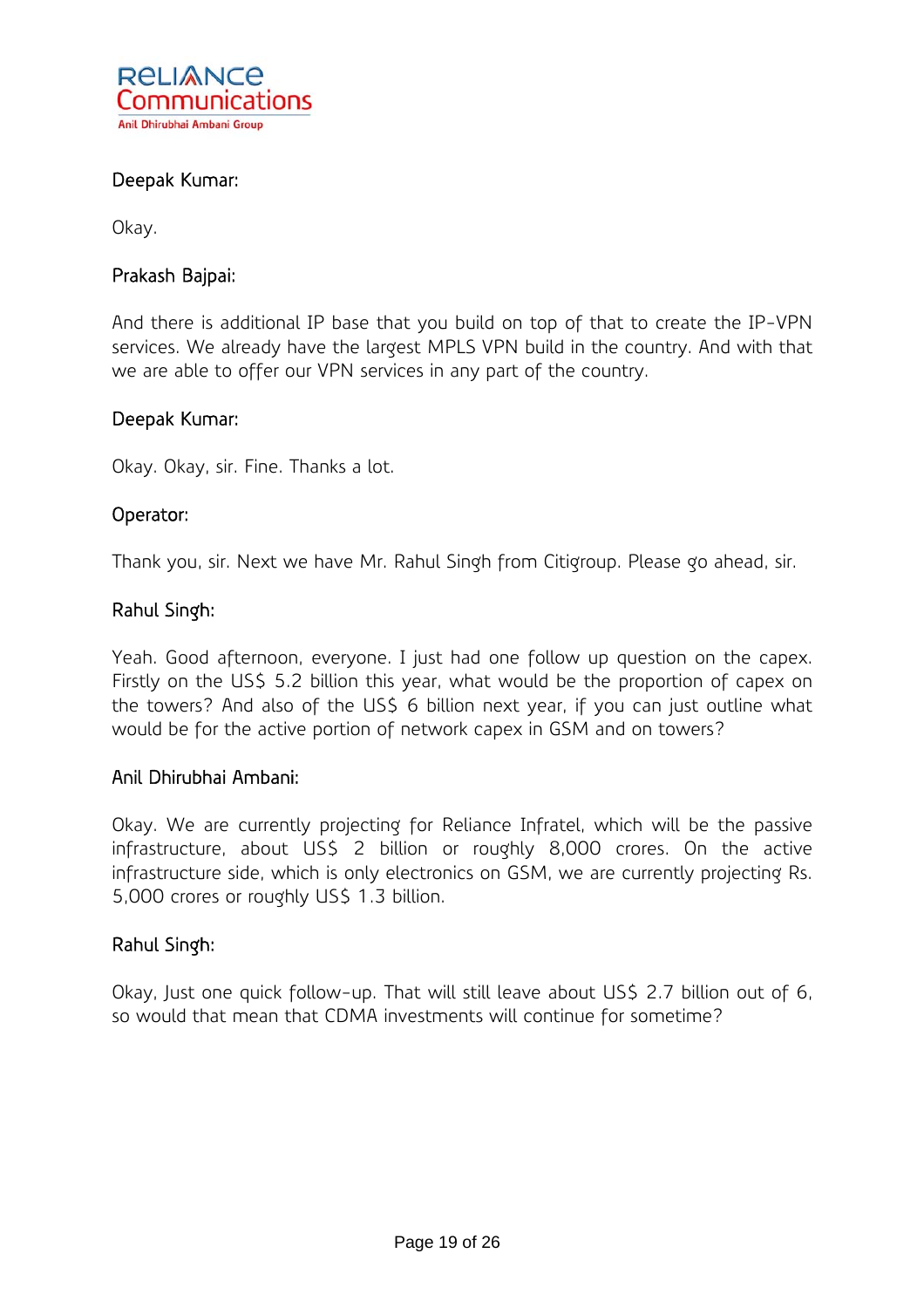

# Anil Dhirubhai Ambani:

Most of our CDMA business investments are nearly complete as of March '08. We have the FLAG business, we have the Global business, we have the Enterprise business, we have the DTH business, we have the IPTV business, and there are lots of other businesses with great growth potential where there will be investments.

## Rahul Singh:

Okay thanks.

# Operator:

Thank you sir. Next, we have Mr. Shubham Majumder from Macquarie Capital. Mr. Majumder, please go ahead.

## Shubham Majumder:

Yes, thanks for taking my questions. I have two questions. On an earlier question you talked about the rebalancing between the minutes of use and revenue per minute to come up with an optimal mix but ARPU decline has been pretty sharp with 6.1% quarter-on-quarter and a fairly large number on year-on-year basis as well. And the ARPU divergence seems to have started again with some of the other competitors in the industry. Could you just give us some color on how the revenue realization is coming through from incremental clients and why ARPU trend is a little divergent from competition this quarter, and what's the trend going forward?

# S P Shukla:

Shubham, ARPU decline is actually less, if you see over consecutive quarter, it's less than competition. When you look at RPM, we have already built the gap with competition on all benchmarks. Similarly on the ARPU front we have maintained a steady trend, which you would have noticed if you look at two or three consecutive quarters. On quarter-to-quarter basis when you make comparisons, there are many factors which come into the picture depending upon who has penetrated how much deeper into the interior of the country. And as you are aware, the incremental customers who comes from the interior of the country, they have lower ARPU than the subscribers who have been in the population earlier. That will reflect the trend, which you will see on a quarterly basis for different operators.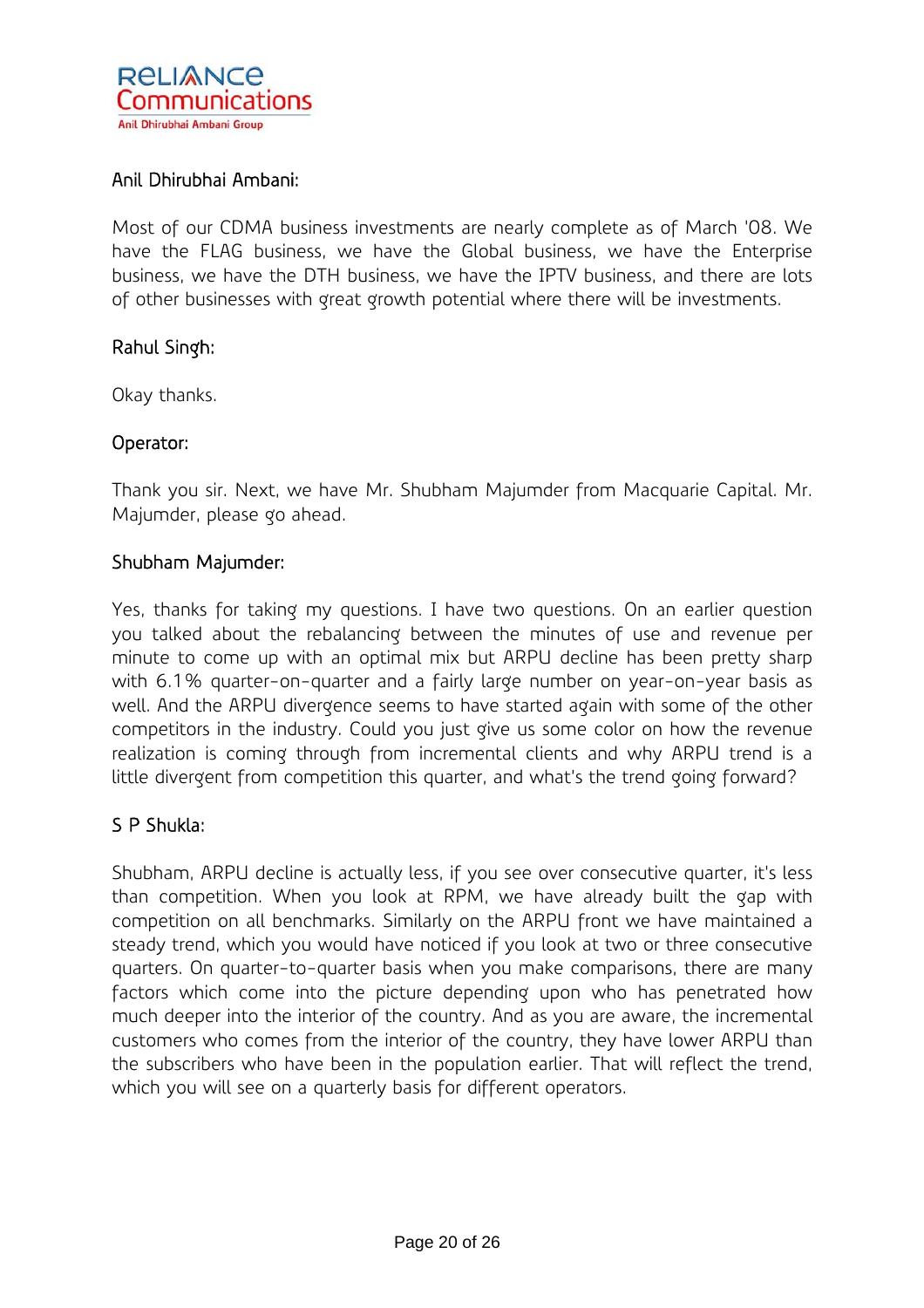

## Shubham Majumder:

Sure. And with regard to the 99 paise per minute initiative, what sort of elasticity benefits do you actually expect in the minutes of use resulting from this preemptive drop in tariffs. I'm sure there is a strategy behind that if you could just throw some light as to why you would have done it and what's the sort of uplift in affordability take up by subscribers, and minutes of use that may reflect in the coming quarter after this decline this quarter?

## S P Shukla:

If you would see the Reliance experience, which we have shared in the past and it has been collaborated by revenue figures and usage figures, every time there has been a decline in effective tariff to the customers, they invariably land up increasing their usage with a certain time gap. This price initiative was implemented only on  $5<sup>th</sup>$  of January. So we are only 22 days, only three weeks into it. But already the positive signs of price elasticity are becoming visible. So we are confident that you will see positive effect of this in the coming quarter.

#### Shubham Majumder:

Okay, and finally, a very quick question on FLAG, there seems to have been a big snap in the FLAG and SEA-ME-WE 4 cable systems on  $30<sup>th</sup>$  of January and internet connectivity is down in a large part of the Middle East and some parts in India and Asia. Is there a redundancy plan in the works and what sort of revenue loss can come through in the coming quarter because of that?

# Punit Garg:

When we are looking at the cable cuts, I think this keeps happening and particularly in FLAG it is very, very low in comparison to any other system. We keep building the resiliency in our network and our NGN project is in the same direction. And if you are talking of between Egypt and Italy where the cable cut has happened, we are building a new cable over there, which is the FLAG Mediterranean cable, which will connect Egypt to France. So in future, you would see that FLAG will have a fully redundant and resilient network. The current cable cut would not cause any revenue loss to us, because when we sell unprotected service to our customers – basically carrier customers – that is already accounted for that if there are interruptions, they would buy the restoration on other cable systems. For our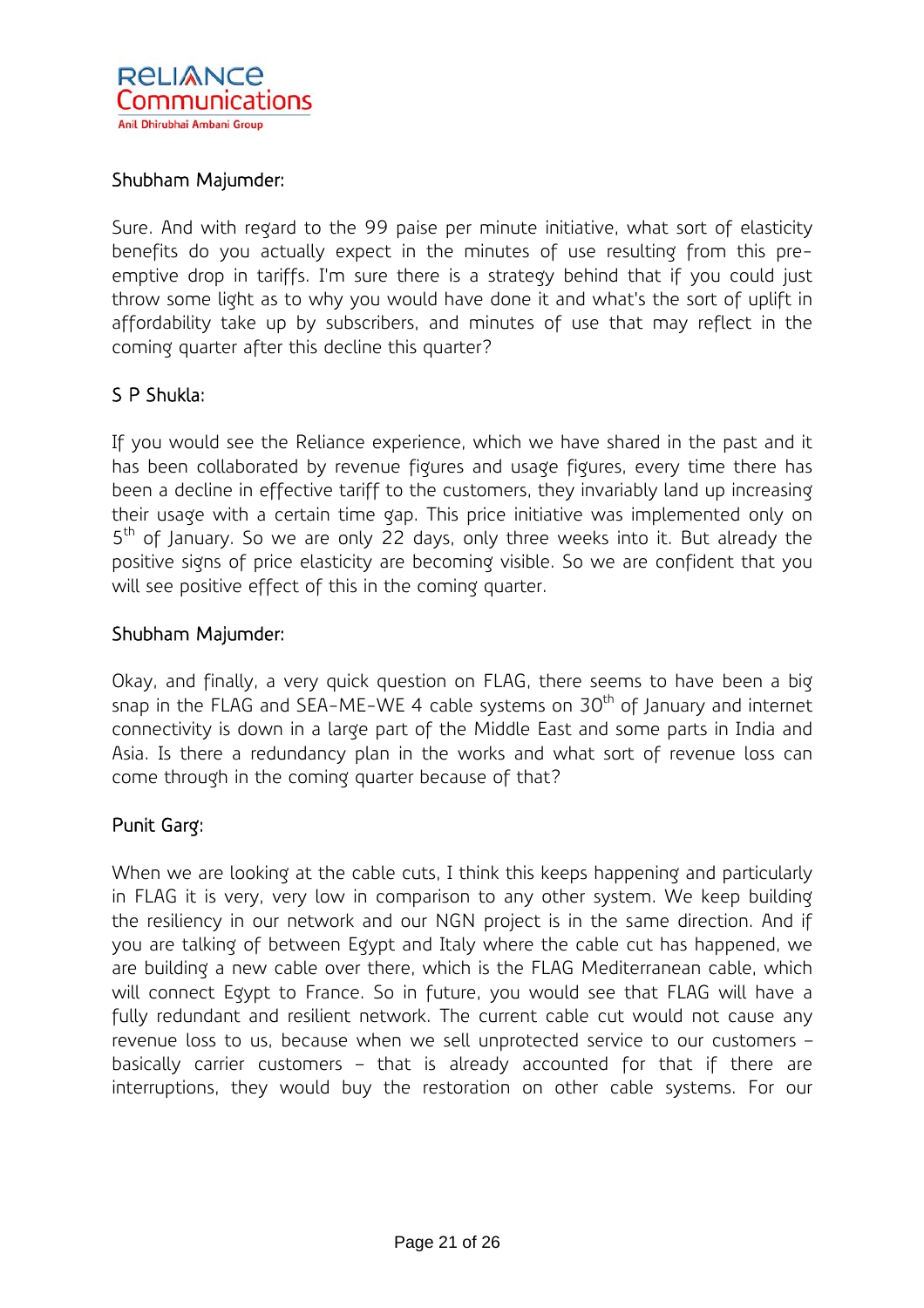

enterprise customers that is being taken care through the restoration on other alternative POPs. Thank you.

## Shubham Majumder:

And finally, a last question if I'm allowed to ask to the Chairman. Would you just tell us your strategy with regard to Reliance Technology or Tech Reliance? You know, the media has reported some initiative on that front. And what are the financial or valuation implications from Reliance Communications' perspective?

#### Anil Ambani:

Yes, I think what we've done is we've created Tech Reliance as 100% sub of Reliance Communications. It will house all the IT and Technology initiatives of the entire group. All the IT and Technology resources across the group will be housed in one company. Reliance Communications is undoubtedly the largest customer of Tech Reliance and we have a business plan in front us not only to meet our needs, but to meet the selective needs of our global customers. A large number of companies around the world who are customers of FLAG Telecom have evinced keen interest in many facets of what Reliance Communications does in its IT and OSS and BSS and other areas. I think those are attractive areas for future growth in the telecom domain.

#### Shubham Mazumdar:

The spin off of certain IT network related assets from Reliance Communications will happen, and does that have one time cash flow, cash inflow implication for our company.

#### Anil Ambani:

There is no current plan of spinning off any assets. We've created this as more of a focused intellectual capital company with processes, systems and methods. And as and when there is a need to look at creation of assets, we will have to visit it at that time. At the moment there are no plans to spin off any asset into Tech Reliance.

#### Shubham Mazumdar:

Okay. Thank you all.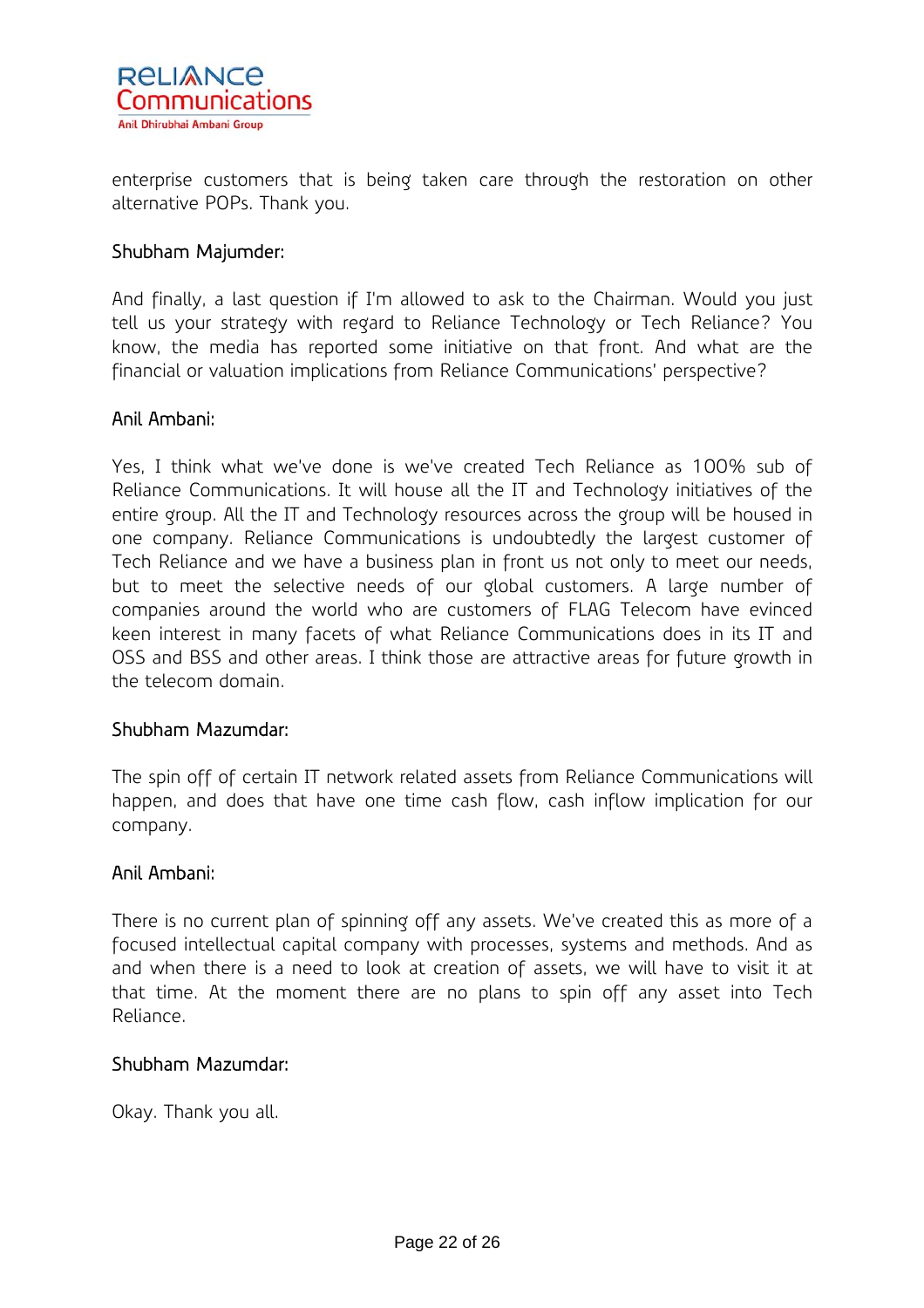

# Anil Ambani:

Thank you.

# Operator:

Thank you sir. The next in line we have Mr. Vinay Jaising from Morgan Stanley. Please go ahead, sir.

## Vinay Jaising:

Thank you, sir. Congratulations, on the great set of results. I have two questions, one on margins and one on capex. The one on margins is that the Broadband division margin at 48.7% seems unbelievably good. What's the way forward there? Also, if you look at your cost, license fees and access costs at one end have gone up and network operating costs have gone down as a percentage of sales. Considering you have so much of capex, I would have assumed it should happened the other way round since you're building a network I thought your access cost would probably come down. I don't know, if could throw some light there? My second question is on capex. In the last two quarters we've spend a lot on the Wireless business. Would it be fair to assume that it's largely on CDMA. And, getting 4.4 megahertz of spectrum, do you see that as a problem in terms of the capex as compared to the other players who probably could have got 8 to 10 megahertz from the heritage. Thank you again.

# Anil Ambani:

Vinay, let me take the second question and let Prakash answer the first one. As far as the capex that we spent in the first three quarters, it is a balance between creation of passive infrastructure across India, it is representative of covering more than 13,000 towns in our 8 GSM circles, as well as the nationwide coverage of CDMA. So there is as a good balance between passive and active, between GSM and CDMA. To your question on spectrum, yes the existing operators have excess spectrum and as you know that we have a petition in the TDSAT on these issues, so I will not be able comment anything further on that. Clearly all telecom operators would like to get as much spectrum as they can especially when it is free of charge. So we would not be different in that context. We have received our startup spectrum, and I think that when you look at the growth from, I am just rounding out the number from 4 to 6, it is something that we can be done fairly rapidly. And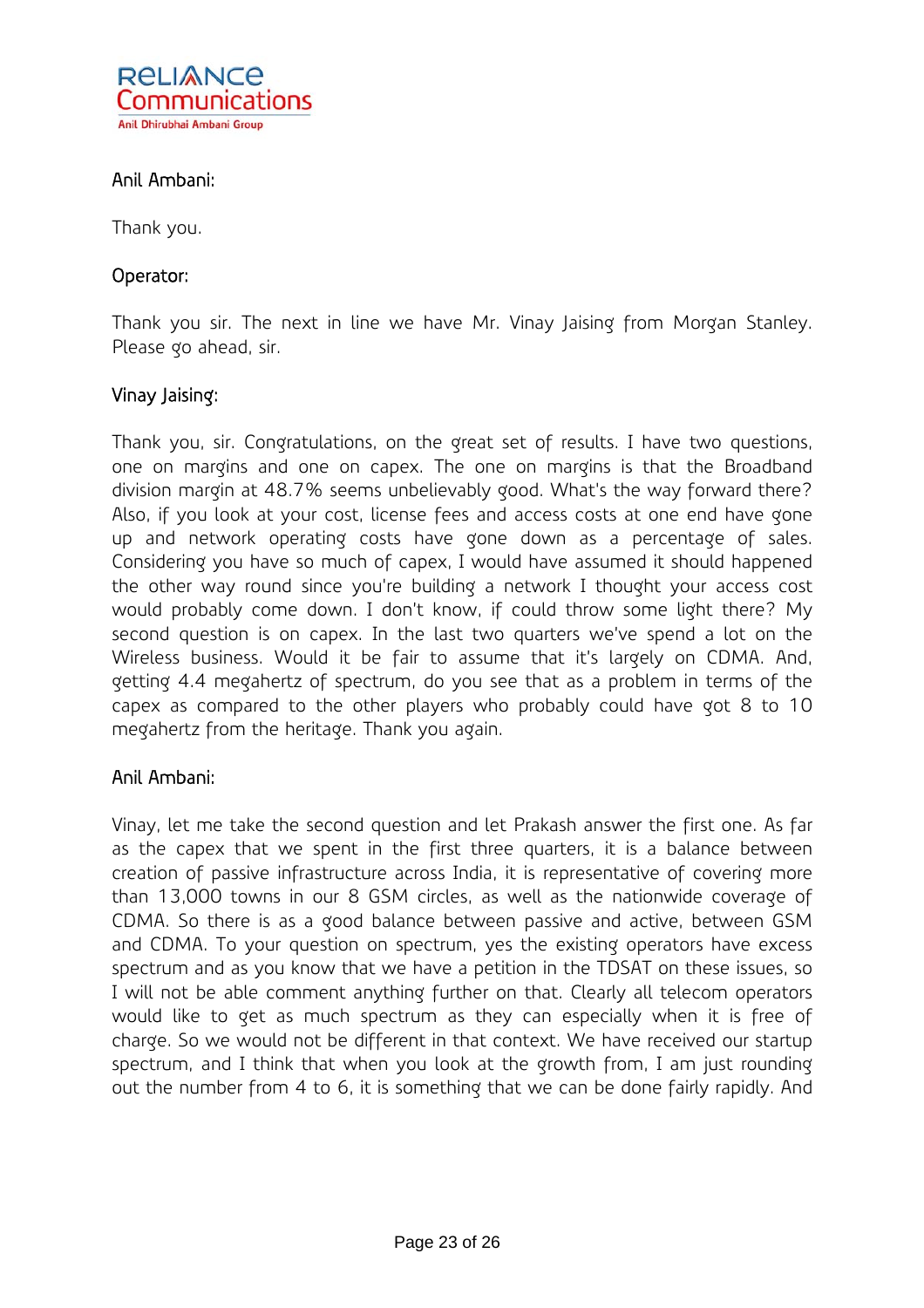

at 6.2 megahertz, I think we can provide a cost efficient and a quality network going out there. Prakash, you want to answer on the broadband sector.

## Prakash Bajpai:

Well, about the margins of the broadband business of the enterprise segment, it's actually a reflection of the customer value that our products and services create for our enterprise customers. You will see the networking solutions, the IT infrastructures services that we provide, the SLAs, the kind of service assurance that we provide to our customers. We do believe that we play a critical role in the growth of our customers' business and we really support their mission critical applications and services for which they are very demanding and at the same time they pay you good prices for it. And that is what will continue to reflect in the margins of the enterprise broadband business.

#### Vinay Jaising:

Prakash, just on that, you know, if you see the overall costing, the license fee and access costs have gone up quarter-on-quarter from 21.3% to 23%. And the other costs, which has really come down has been, as I said the network cost by about 1.2% from 12.4% to 11.2%. Assuming you guys are spending so much, you will have lots more on-net calls. So I thought your access cost should come down and your network cost should go up, any thoughts on that?

#### Prakash Bajpai:

Yes. These detailed questions I think we can take it in an offline discussion because probably you are…

#### Vinay Jaising:

Okay. Thank you.

#### Prakash Bajpai:

… this is not just about Broadband, I think you are reflecting the overall set of numbers. So we can probably take these two questions offline.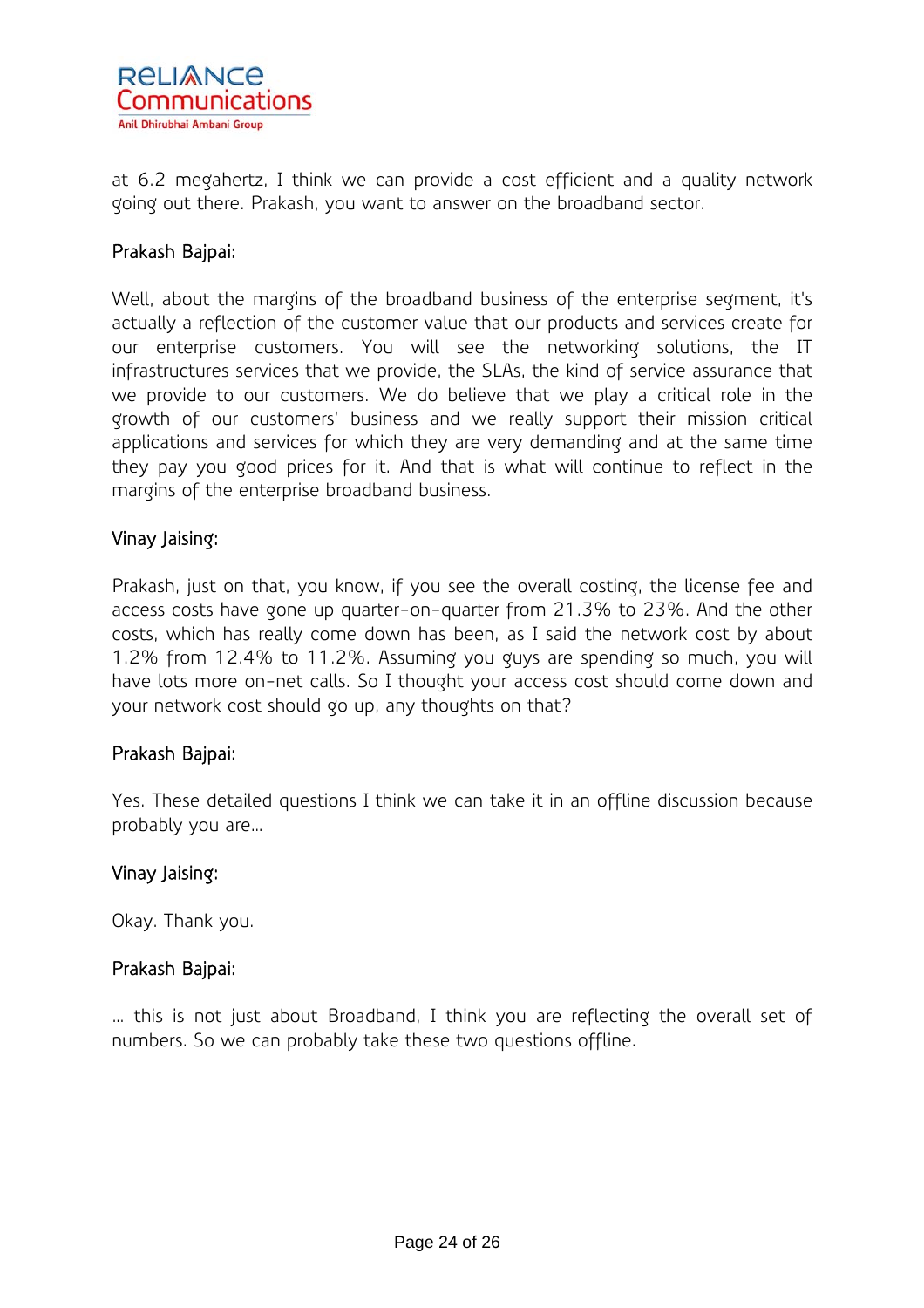

# Vinay Jaising:

Thank you, sir.

## Operator:

Thank you, sir. The last question for today is from Mr. Anirudh from Goldman Sachs. Please go ahead, sir.

## Anirudh Gangahar:

Yes. Thank you very much for the opportunity. Two question from my side. Firstly, can we have some numbers on the external tenancy on the towers if possible on Reliance Infratel? And the second question just as the clarification. Sir, we have spent Rs. 1651 crores for and all India GSM spectrum, and we are getting it in 14. So can we expect the refund of some part of money? Thank you very much.

## Anil Dhirubhai Ambani:

Yes. We have applied for a refund in the Reliance Telecom GSM circles. So, we will receive shortly Rs. 112 crore back from the DoT. As you may have noticed, we have also applied for CDMA licenses under UASL in Assam and North East for which we have received approval yesterday. And as far as your question on external tenancy is concerned, clearly we are in discussions with a number of companies especially with the newer entrants who have all been given LOIs. And we will have external tenancy agreements, which will be announced shortly.

#### Anirudh Gangahar:

Thank you very much sir.

#### Operator:

Thank you sir.

#### Arvind Narang:

I would like to thank all of you for taking time to attend this earnings call. Reliance Communications is on the fast track to capitalize on the potential growth opportunities in its business areas, and we look forward to maintaining an ongoing